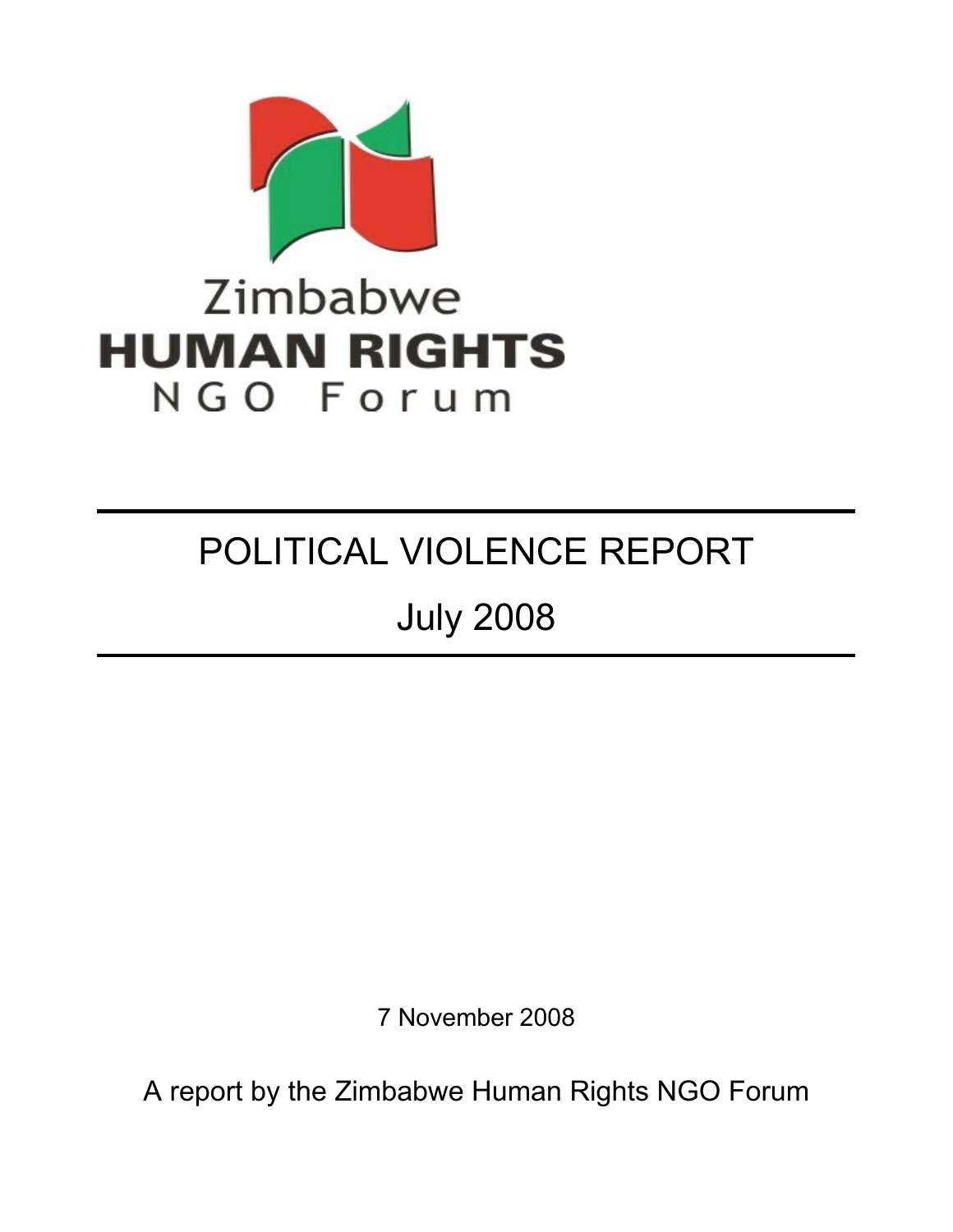# **OVERVIEW**

Even after the disputed Presidential election Run-Off and subsequent swearing in of the ZANU PF candidate Robert Mugabe as the President of Zimbabwe, violence and political intolerance continued in the month of July in most parts of Zimbabwe. Retributive attacks by ZANU PF youths and war veterans on known and suspected MDC supporters continued to occur as characteristic of the period before the 27 June 2008, Presidential election Run-Off. However, the scale at which these violations occurred was significantly lower as compared to the period between April and June 2008.

ZANU PF youth militias launched *"operation red finger"* in both rural and urban areas, an operation that targeted those who did not vote in the Presidential Election Run-off. Those who did not vote were accused of not doing so in protest at the one-man election and were subjected to violent attacks by ZANU PF youth militia. Election observers in the March Harmonised elections who did not assume the same role in the 27 June presidential election run-off were also targeted and accused of being MDC supporters because of their non-participation in the latter.

Evidence available to the Human Rights Forum also reveals that the torture bases that were set up prior to the 27 June Presidential Election Run-off by ZANU PF youths and war veterans were still operational after the election, and were being used to terrorise residents in rural areas. In some of the cases documented in this report, the victims were taken to these torture bases and severely assaulted as characteristic of attacks prior to 27 June. The continued existence of these torture bases has relegated some rural communities into no-go areas controlled by ZANU PF youths. This has also exacerbated the crisis of internally displaced persons who fled from violence prior to the Presidential election Run-Off. Many of these people have been attacked after having tried to return to their homes and have been forced to go back into hiding. Other victims of the post electoral violence were also targeted for attack after having reported the incidence to the police.

The number of violations recorded in this report is significantly lower than those recorded in April, May and June. The report documents a total of 227 violations as compared to the June total of 1126. The number of cases of torture recorded 6 against 35, was also significantly lower compared to those recorded in the same period. This can be attributed to the fact that the elections were over and the end that was sought to be achieved by the violence met. While substantially lower than the 60 recorded in June, there were still 19 murders reported in July.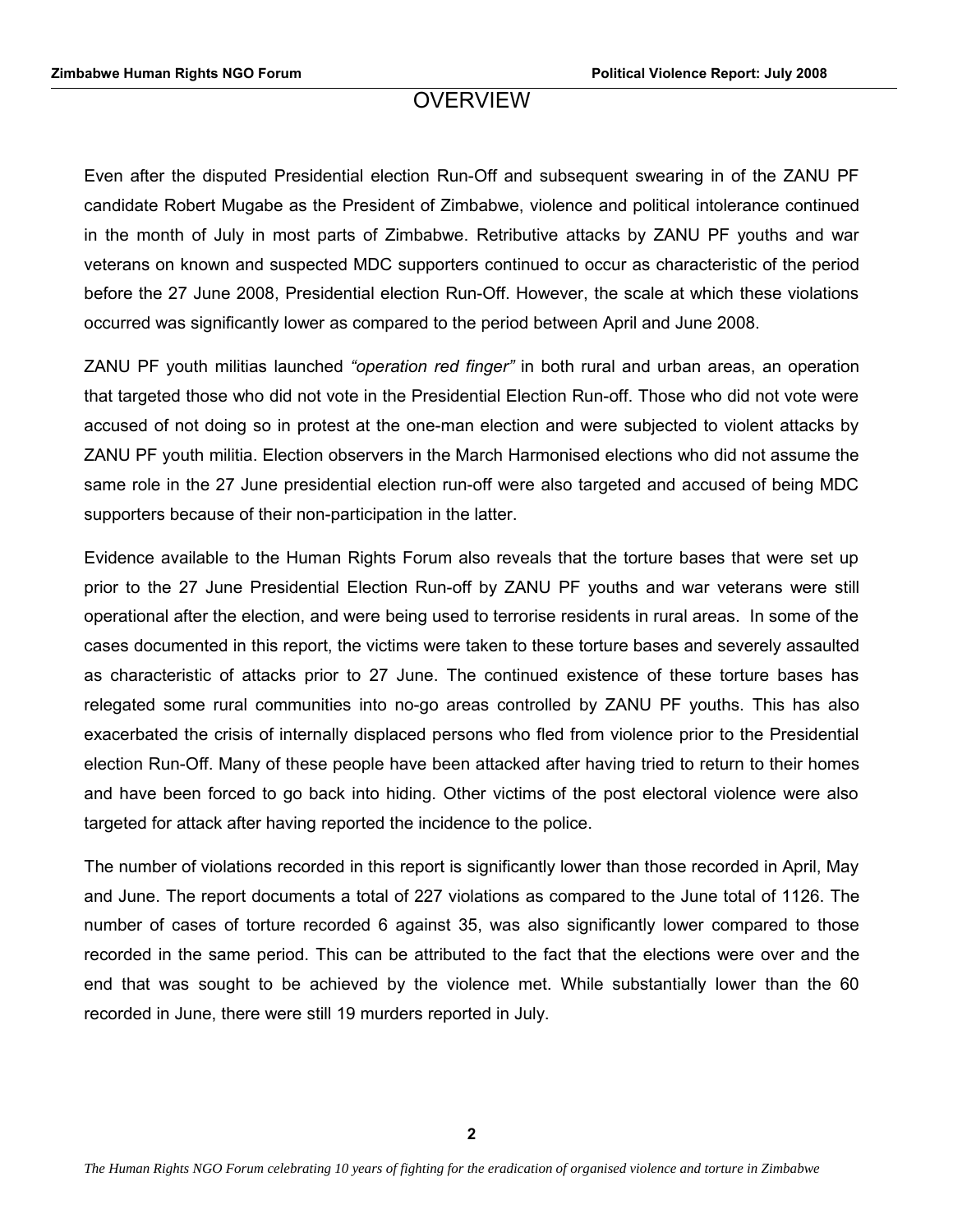While the signing of the Memorandum of Understanding on 21 July 2008 gave some encouragement that the impasse in the negotiation process between ZANU PF and the two MDC formations was being addressed, the will of the political parties to bring a speedy end to the Zimbabwean crisis remained in question. The continuation of violence, including retributive violence and the lack of political tolerance remains worrying. The scorched earth policy of ZANU PF youth and some war veterans particularly evident in June in the rural areas, continued to a lesser extent in July with a slight shift towards peri-urban areas. Equally worrying are some of the incidences reported which showed overt participation of state agents.

The Human Rights Forum calls upon all parties to the MOU and Power Sharing agreement to honour their commitments and to take steps to ensure the resolution of the Zimbabwean problem. The Human Rights Forum also calls upon the parties to ensure justice for the victims of the pre-electoral and postelectoral violence that occurred in 2008 and prior to this period.

Totals: 1 July – 31 July 2008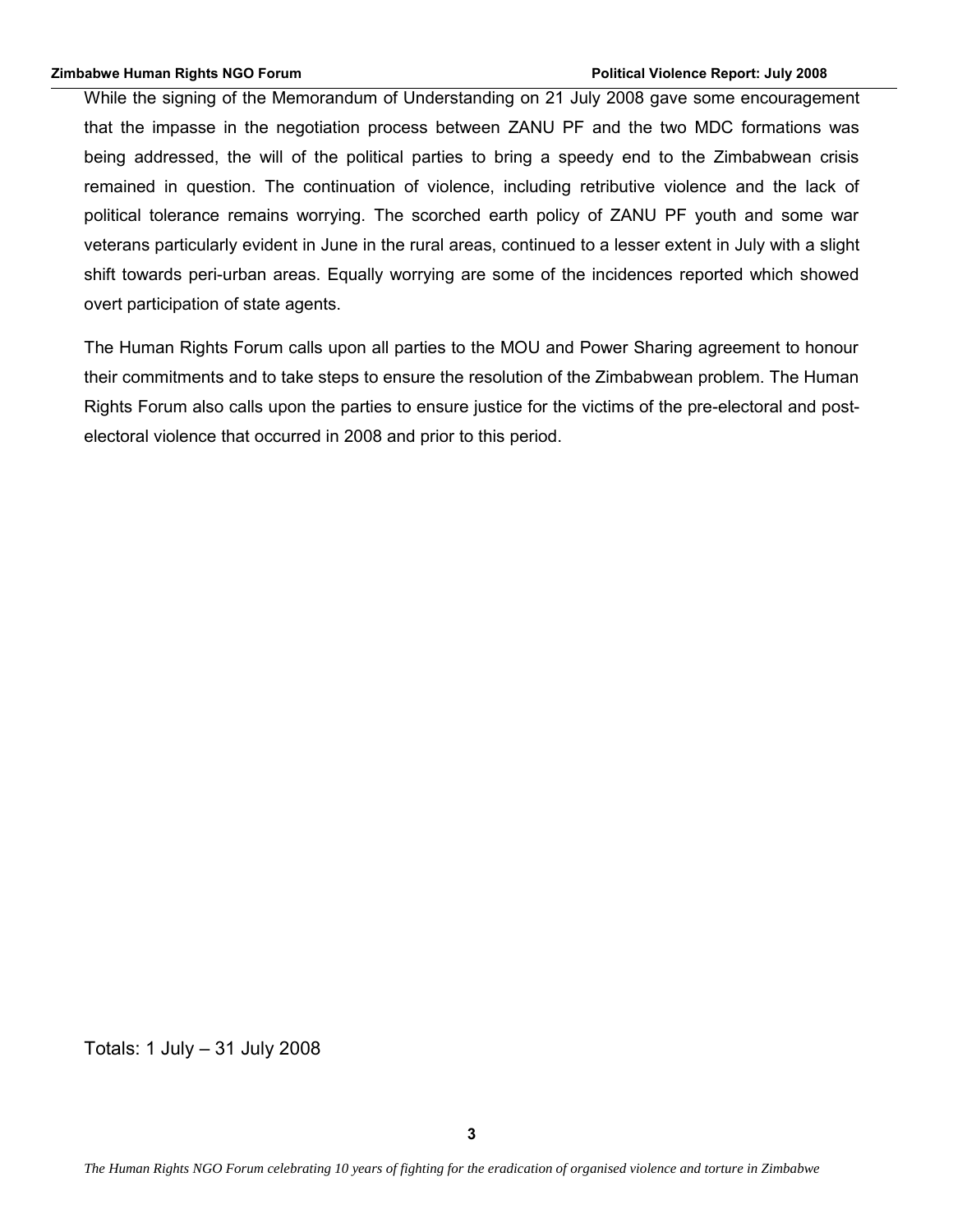



Totals: 1 January – 31 July 2008



The graph should be read along with the table depicting the monthly totals of violations for July 2008 on page 20.

Key Abbreviations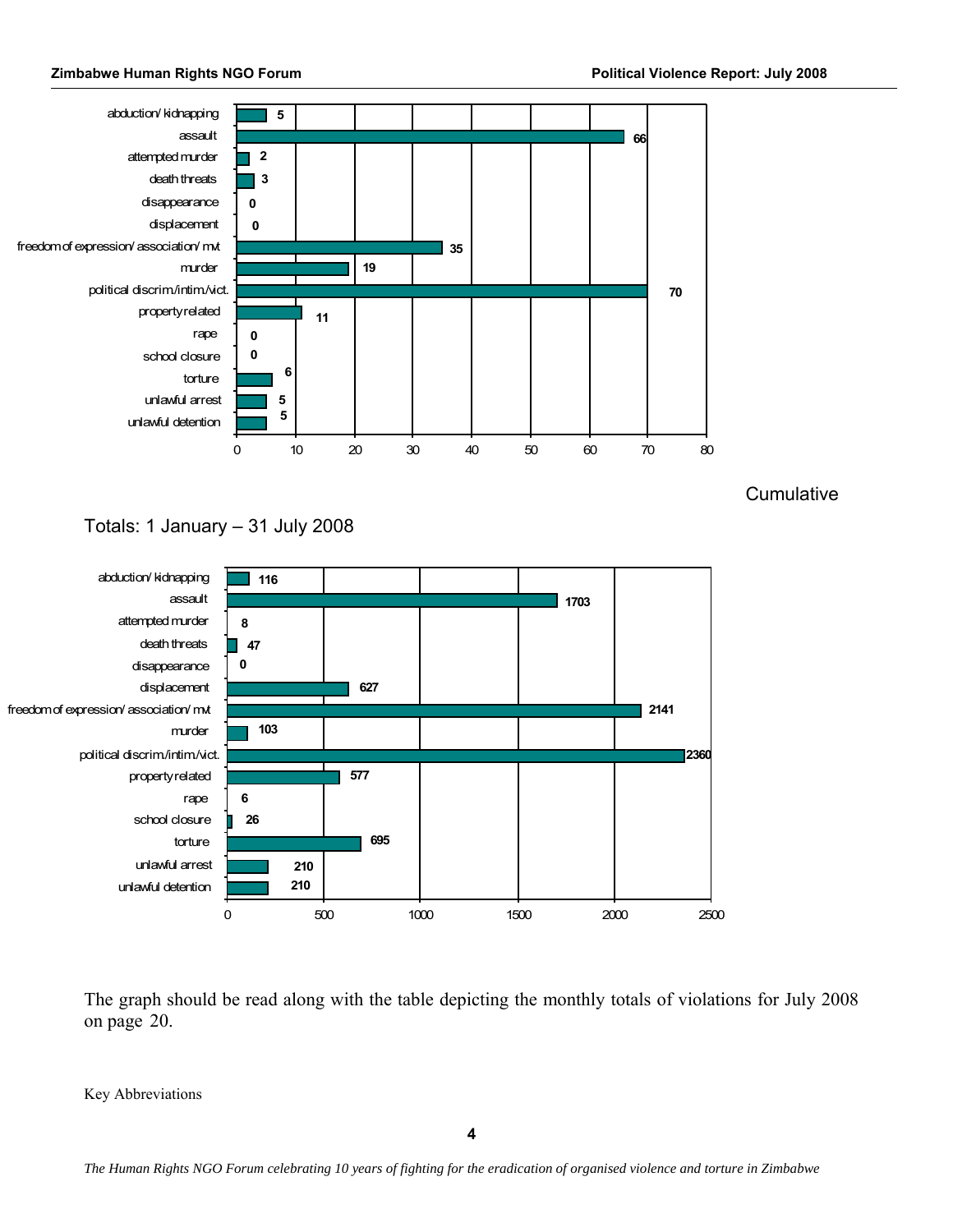| AIPPA – Access to Information and Protection of Privacy Act | WOZA – Women of Zimbabwe Arise                                    |
|-------------------------------------------------------------|-------------------------------------------------------------------|
| CIO - Central Intelligence Organisation                     | ZANU PF – Zimbabwe African National Union Patriotic Front         |
| MDC - Movement for Democratic Change                        | ZCTU - Zimbabwe Congress of Trade Unions                          |
| MP - Member of Parliament                                   | ZNA - Zimbabwe National Army                                      |
| NAGG - National Alliance for Good Governance                | ZPS - Zimbabwe Prison Service                                     |
| NCA - National Constitutional Assembly                      | ZRP - Zimbabwe Republic Police                                    |
| OVT - Organised Violence and Torture                        | ZNLWVA – Zimbabwe National Liberation War Veterans<br>Association |
| POSA – Public Order and Security Act                        | ZIMTA – Zimbabwe Teachers Association                             |
| PTUZ - Progressive Teachers Union of Zimbabwe               | ZUPCO – Zimbabwe United Passenger Company                         |
| UMP - Uzumba Maramba Pfungwe                                | ZINASU - Zimbabwe National Students Union                         |

Sources: The information contained in this report is derived from statements made to the Public Interest Unit of the Zimbabwe Human Rights Forum, its members and statements taken by a network of human rights activists and newspaper reports,

Notes to the tables:

# **Torture:**

All cases of torture fall under the definition of torture according to the general definition given in the United Nations Convention against Torture and Other Forms of Cruel, Inhuman and Degrading Treatment and Punishment.

The four elements of torture are:

- 1 **Severe** pain and suffering, whether physical or mental
- 2 **Intentionally** inflicted
- 3 With a **purpose**
- 4 By a state official or another individual acting with the **acquiescence of the state.**

Those individuals referred to in point # 4 as state officials include the ZRP, ZNA,

#### **Unlawful arrest and detention:**

Arrest by the Zimbabwe Republic Police (ZRP) with no reasonable suspicion that an offence has been committed. Detention thereafter for a period exceeding 48 hours without access to redress through the courts or subsequent release without charge.

#### **Abduction/kidnapping:**

A kidnapping by a member(s) of an organised group that is not the ZRP, ZNLWVA, ZNA, ZPS and the ZNLWVA (as a reserve force of the ZNA).

#### **Disappearance:**

Kidnapped persons whose whereabouts remained unknown at the time of reporting.

#### **Property related**

Incidents in which property rights have been violated including arson, property damage and destruction and theft.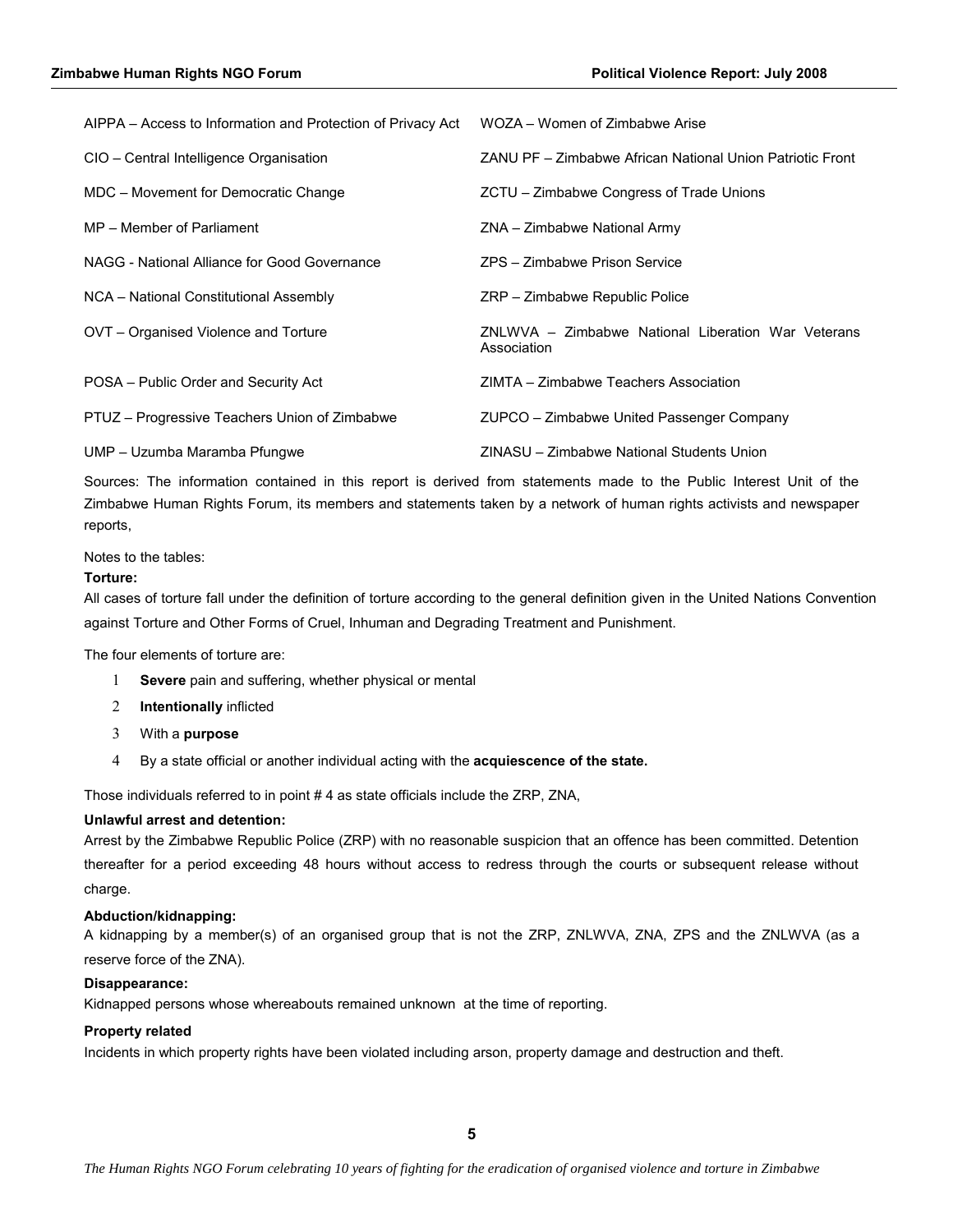# *Cases of Political Violence*

*Note: The identities of victims whose names have not been published in the press and are not public officials are protected. This is done in order to protect the victim from further violence, intimidation and possible recriminatory attacks.*

*The purpose of this report is to record the nature of the politically motivated violence and intimidation that continues to prevail in the country. The Monthly Political Violence Reports are primarily based on victims' accounts, accompanied by medical evidence where possible, obtained from member organisations of the Forum and other partner organisations. Use is also made of press reports.* 

*The Report cannot be considered as the exhaustive record of all incidents of politically motivated violence in Zimbabwe in the period under review. Nevertheless, every incident reported to the Human Rights Forum directly or through its members is meticulously documented and included in the reports. Care is also taken to record the incidents in the language in which they were reported to the Forum.*

*The situation prevailing in the country is such that it has not been possible to verify all of these accounts. The Human Rights Forum has done what it can to verify the reports, and is satisfied that the vast majority of them are substantially true. It is also not possible to rule out whether a victim's account is exaggerated or contains inaccuracies.*

All reports derived from the press are denoted with the symbol  $\Sigma$ .

# **BULAWAYO**

# *Bulawayo Central*

#### 28 July 2008

The male victim reports that he was abducted by ZANU PF youths and later arrested and detained by police. ZANU PF youths went to his home and took him to Queens Park Police Staton where he was heavily assaulted under the feet and was detained for three days. The officers alleged that he had some information on the operations of the MDC. He was also accused of storing firearms and plotting to wage a war against the Government.

# *Bulawayo East*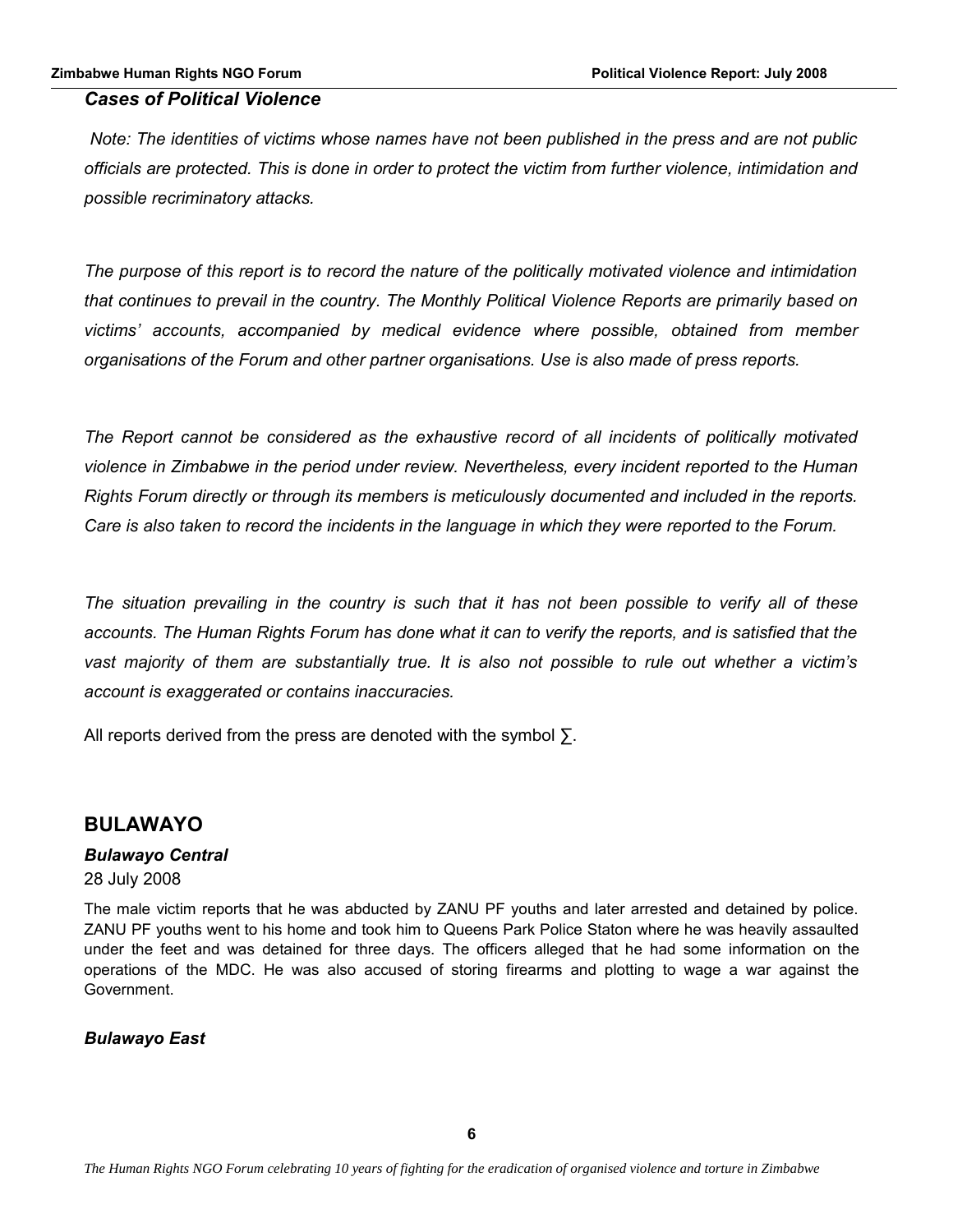The male victim reports that he was assaulted by two ZANU PF youths who broke into his house at midnight. The assailants assaulted him with sticks and alleged that he had advocated for people to boycott the 27 June Presidential Run Off.

# **HARARE**

# *Budiriro*

01 July 2008

The male victim reports that he was assaulted by ZANU PF youths for wearing an MDC t-shirt. He was walking home when he met three ZANU PF youths who asked him why he was wearing an MDC t-shirt and proceeded to assault him before he could respond.

# *Chitungwiza South*

#### 09 July 2008

The male victim reports that he was assaulted by ZANU PF youths who alleged that he was an MDC supporter. They destroyed proprety at his shop. The victim was turned away when he tried to report the incident to the Police. On his return from the police station, the perpetrators further assaulted him with metal objects and he sustained injuries to his left eye and right hand.

# *22 July 2008*

The male victim who is an MDC supporter reports that he was assaulted by ZANU PF youths while he was walking home with his son. The attack was in retribution for fleeing from his home prior to the Presidential Election Run-Off. The victim had fled from his home in the run up to the election for fear of victimisation after having been threatened by ZANU PF youths. They slapped him across the face and punched him with clenched fists. One of assailants also slapped his son. They took his money and cell phone before releasing him.

# *Epworth*

#### *06 July 2008*

The female victim reports that she and her mother were assaulted by ZANU PF youths in retribution for supporting the MDC. The youths went to her home and took her MDC regalia and asked her to accompany them to their base where they assaulted her with ropes on her buttocks. They told her to bring her mother to the base whom they also assaulted. At the time of the report, the youths were also threatening to destroy her home and property.

#### *19 July 2008*

The male victim reports that she was assaulted by ZANU PF youths on returning to his home after he had fled from post election violence. On his return to the village after the elections, he was attacked by ZANU PF youths who questioned him on why he had returned. They assaulted him all over the body with sticks and metal rods.

#### *Glenorah*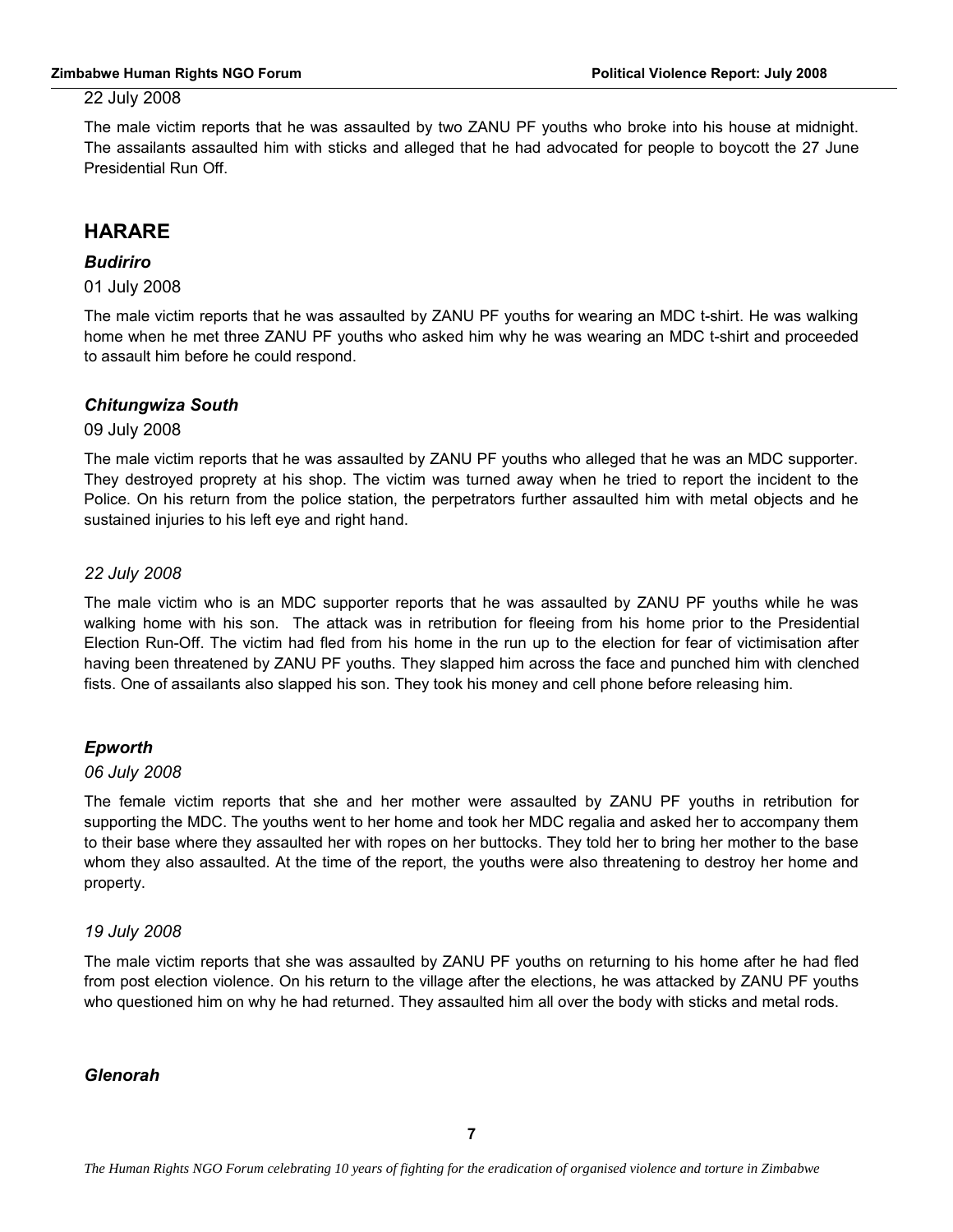#### **Zimbabwe Human Rights NGO Forum Political Violence Report: July 2008**

#### *7 July 2008*

The male victim reports that he was assaulted by ZANU PF youths who alleged that he was an MDC supporter. They slapped him across the face and kicked him with booted feet. He reportred the incident at the police.

# *12 July 2008*

The male victim an MDC activist reports that he was assaulted by ZANU PF youths for being an MDC supporter. He was ordered to sit down, slapped across the face, and kicked in the chest. The victim managed to escape.

# *12 July 2008*

The male victim reports that he was assaulted by ZANU PF youths while he was at a bar in Glenorah B. They kicked him with booted feet and slapped him alleging that he was an MDC supporter. He reported the incident at Glenorah Police Station.

# *Glenview*

#### *06 July 2008*

The male victim reports that he was assaulted by ZANU PF youths and later arrested and detained on allegations that he was storing firearms and preparing for war because the MDC had lost the election.

# *Harare Central*

#### *23 July 2008*

The male victim reports that he was assaulted by suspected ZANU PF youths for wearing an MDC t-shirt. They dragged him out of a kombi and took him to a bar in Mbuya Nehanda Street where he was assaulted with baton sticks, slapped across the face and kicked all over the body with booted feet. They poured cold water all over him and continued to assault him until he lost consciousness. He reported the matter at Harare Central Police Station and was treated at Parirenyaywa Hospital.

#### *27 July 2008*

The male victim reports that he was assaulted by suspected ZANU PFyouths in retribution for being an MDC supporter. They punched him with clenched fists and smashed an empty bottle on his head. The assailants fled after the attack and he reported the matter to the police.

# *Harare South*

The male victim reports that he was assaulted by ZANU PF youths at his home who were accussing him of being a "sell out" because he was an MDC supporter. They took him to their base, tore his t-shirt and assaulted him for about three hours.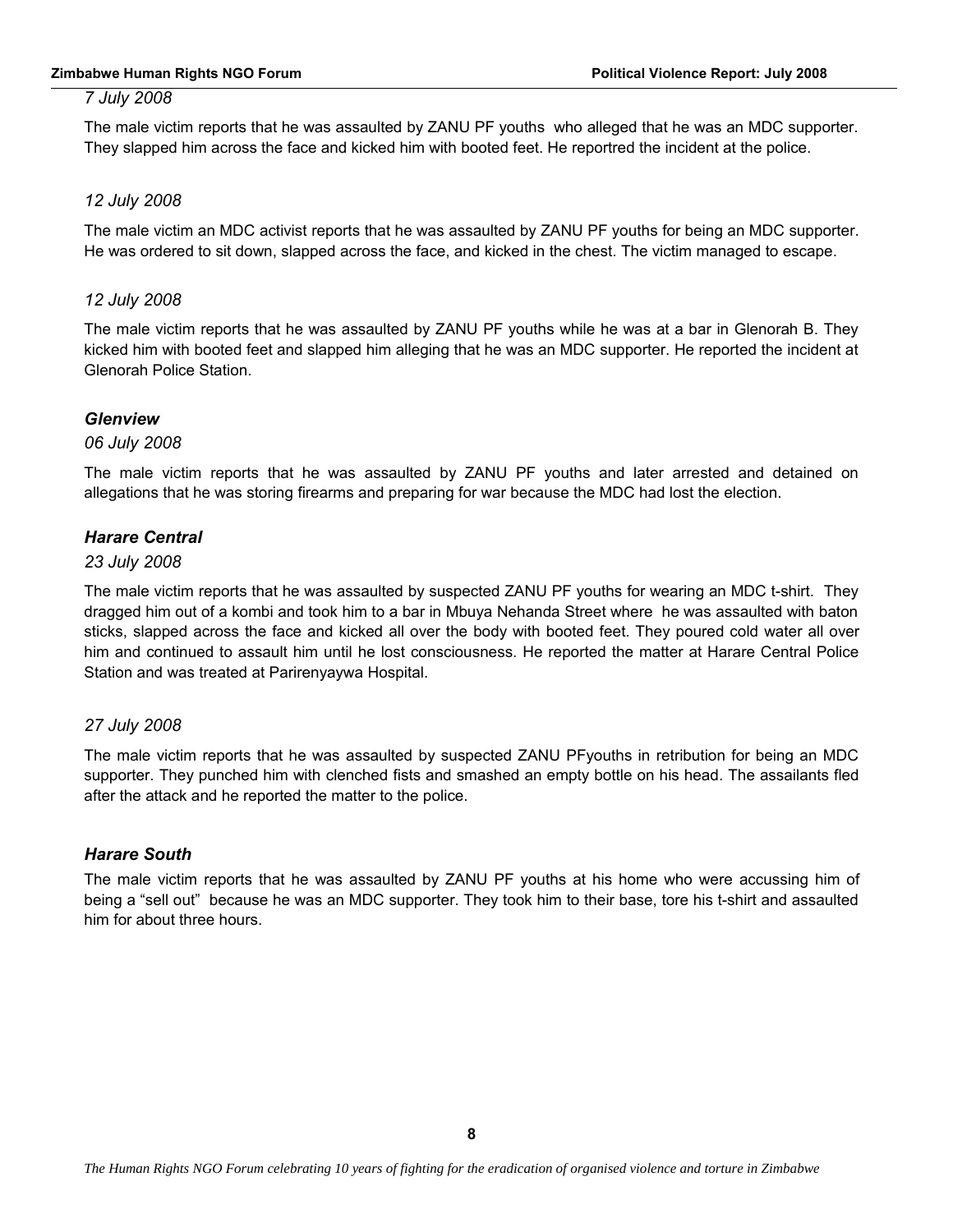# *Mbare*

# *01 July 2008*

The male victim reports that he was assaulted by ZANU PF youths after an argument with some members of the party's women's league. He tried to flee but the youths caught him and took him to their base. Four of them assaulted him with baton sticks.

# *07 July 2008*

The male victim reports that he was assaulted by ZANU PF youths in retribution for supporting the MDC. They surrounded him and assaulted him with sticks all over his body and then took him to their base where they further assaulted him. They also took ZIM\$1.3 trillion dollars (ZIM\$130 revalued) from his pocket.

# *Zengeza*

# *09 July 2008*

The male victim reports that he was assaulted by ZANU PF youths after he had refused to surrender his MDC tshirt. They punched him with clenched fists and assaulted him with sticks all over his body. The victim was rescued by the police who arrived at the scene and intervened.

# **MANICALAND**

# *Buhera North*

# *08 July 2008*

The male victim reports that he was assaulted by ZANU PF youths in retribution for being an MDC supporter. They assaulted him all over his body with sticks and he sustained various injuries as a result.

# *16 July 2008*

The male victim reports that he was assaulted by ZANU PF youths on allegations that hehad in his posession some MDC campaign materials. They went to his home at around 14:00hrs and asked him to go with them to their base where, they assaulted him allover his body with sticks. He was released the following morning.

# *Buhera South*

# *04 July 2008*

The female victim reports that she was assaulted by ZANU PF youths because she had refused to attend ZANU PF meetings and had not cast her vote on the 27 June 2008 Presidentia Run-Off.

# *Buhera West*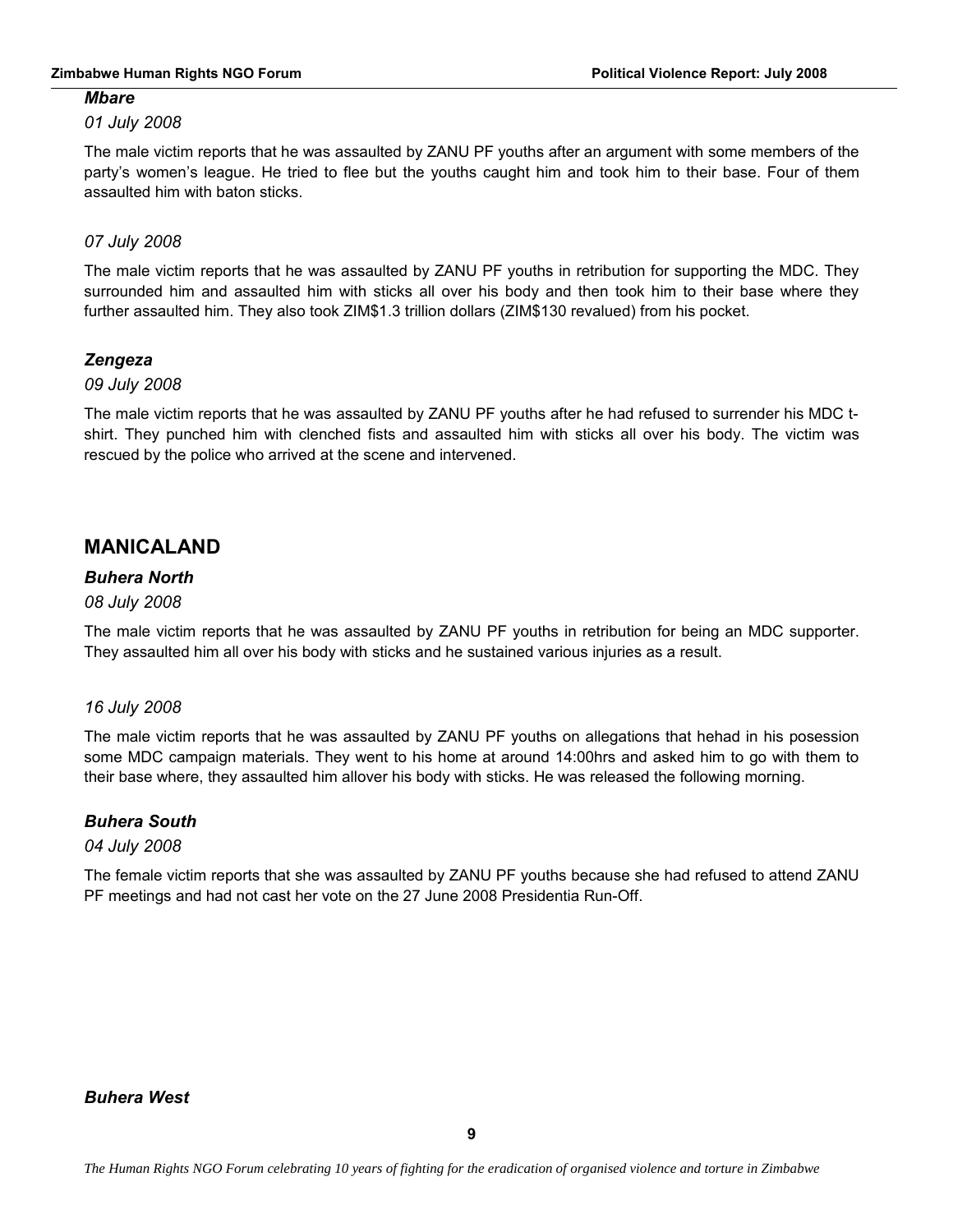The male victim reports that he was assaulted by ZANU PF youths for allegedly campaigning for the MDC in the run up to the 27 June 2008 Presidential Run Off.

# 04 July 2008

The male victim reports that he was assaulted by three ZANU PF youths who alleged that he had voted for the MDC in the 27 June 2008 Presidential Run Off. They assaulted him under the feet for about an hour before releasing him.

# *06 July 2008*

The male victim reports that he was assaulted by ZANU PF youths. They assaulted him with sticks and metal rods in retribution for being an MDC supporter.

# *Headlands*

# *04 July 2008*

The female victim reports that she was assaulted by ZANU PF youths in retribution for being an MDC supporter. They kicked her all over the body with booted feet.

# *Makoni Central*

# *03 July 2008*

The male victim reports that his home was burned down by ZANU PF youths in retribution for being an MDC supporter. He has been living as an internally displaced person as a result.

# *Makoni North*

#### *02 July 2008*

The female victim reports that she was assaulted by ZANU PF youths after she was seen speaking to MDC activists who were on a door to door campaign for the the 27 June 2008 Presidential Run Off. She received 25 strokes on the buttocks and was detained at the ZANU PF base for two days.

#### *03 July 2008*

The male victim reports that he was assaulted by ZANU PF youths in retribution for being an MDC supporter. They assaulted him with sticks all over his body.

# *17 July 2008*

The male victim reports that he was assaulted, arrested and detained on allegations that he had set fire to the home of the MDC MP for Makoni North. He had gone to inspect damage to the home of the MP when a group of police officers confronted him. They accused him of having set the home on fire and took him to Mayo Police Station. He was later taken to Rusape Police Station where he was assaulted and detained for two days.

# *Makoni South*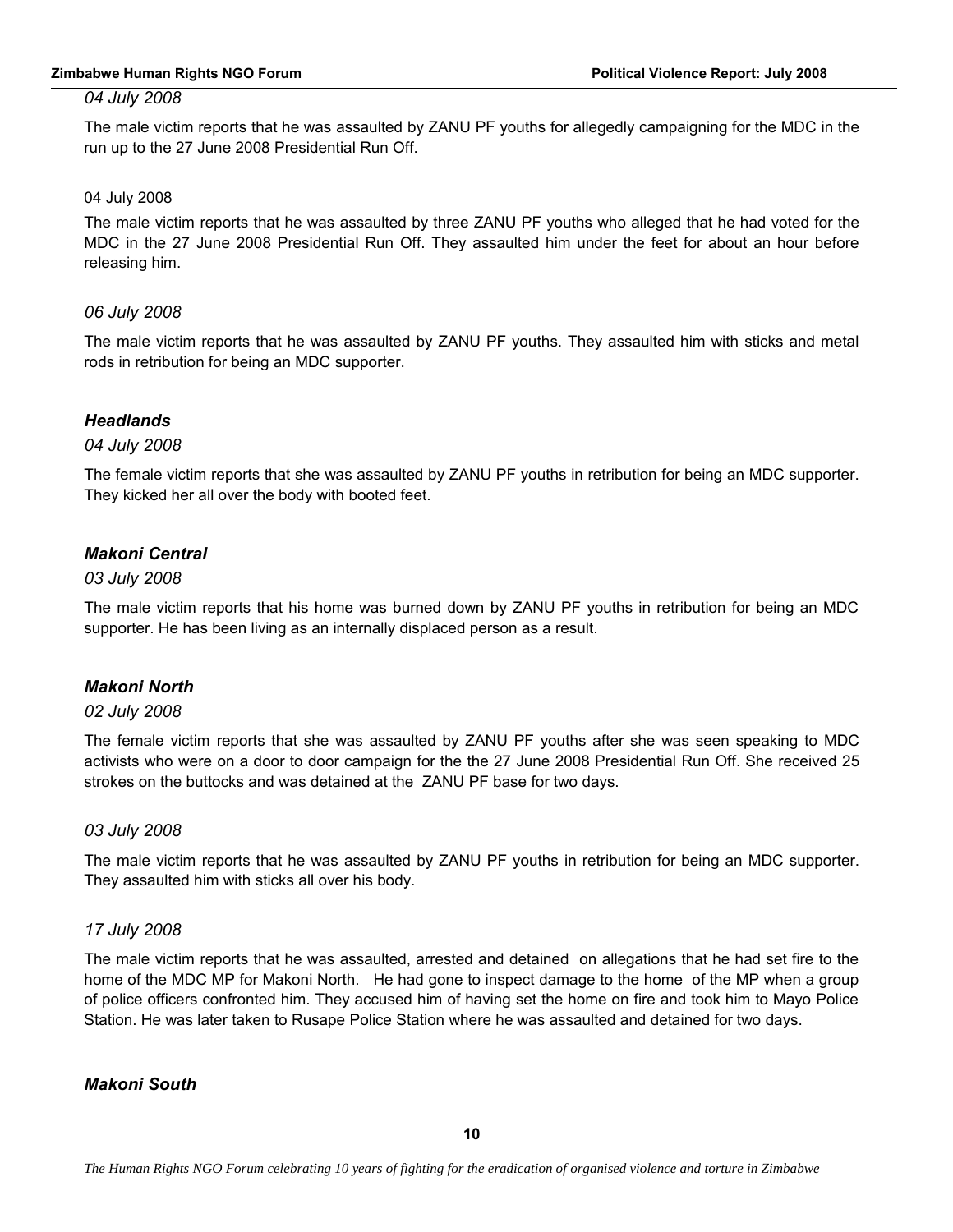The female victim reports that she was assaulted by ZANU PF youths in retribution for supporting the MDC. They assaulted her with sticks all over her body.

# *Mutare Central*

#### *02 July 2008*

The male victim reporets that he was assaulted by ZANU PF youths in retribution for being an MDC supporter. They assaulted him with sticks all over his body.

#### *17 July 2008*

The male victim, the Senator for Mutare Central Constituency, reports that he has been receiving death threats from suspected ZANU PF supporters.

#### *17 July 2008*

The male victim reports that he was assaulted by ZANU PF youths for not votingin the 27 June Presidential Run-Off election.

#### *17 July 2008*

The male victim reports that he was assaulted by ZANU PF youths in retribution for supporting the MDC. They assaulted him all over the body with a rifle butt.

#### *17 July 2008*

The male victim reports that he was assaulted by ZANU PF youths and war veterans because he had refused to give them his MDC regalia. They assaulted him with metal rods on his back and buttocks.

# *Mutare South*

#### 01 July 2008

The female victim reports that she was assaulted by ZANU PF youths in retribution for supporting the MDC. They assaulted her with sticks all over her body and told her to renounce her MDC membership*.*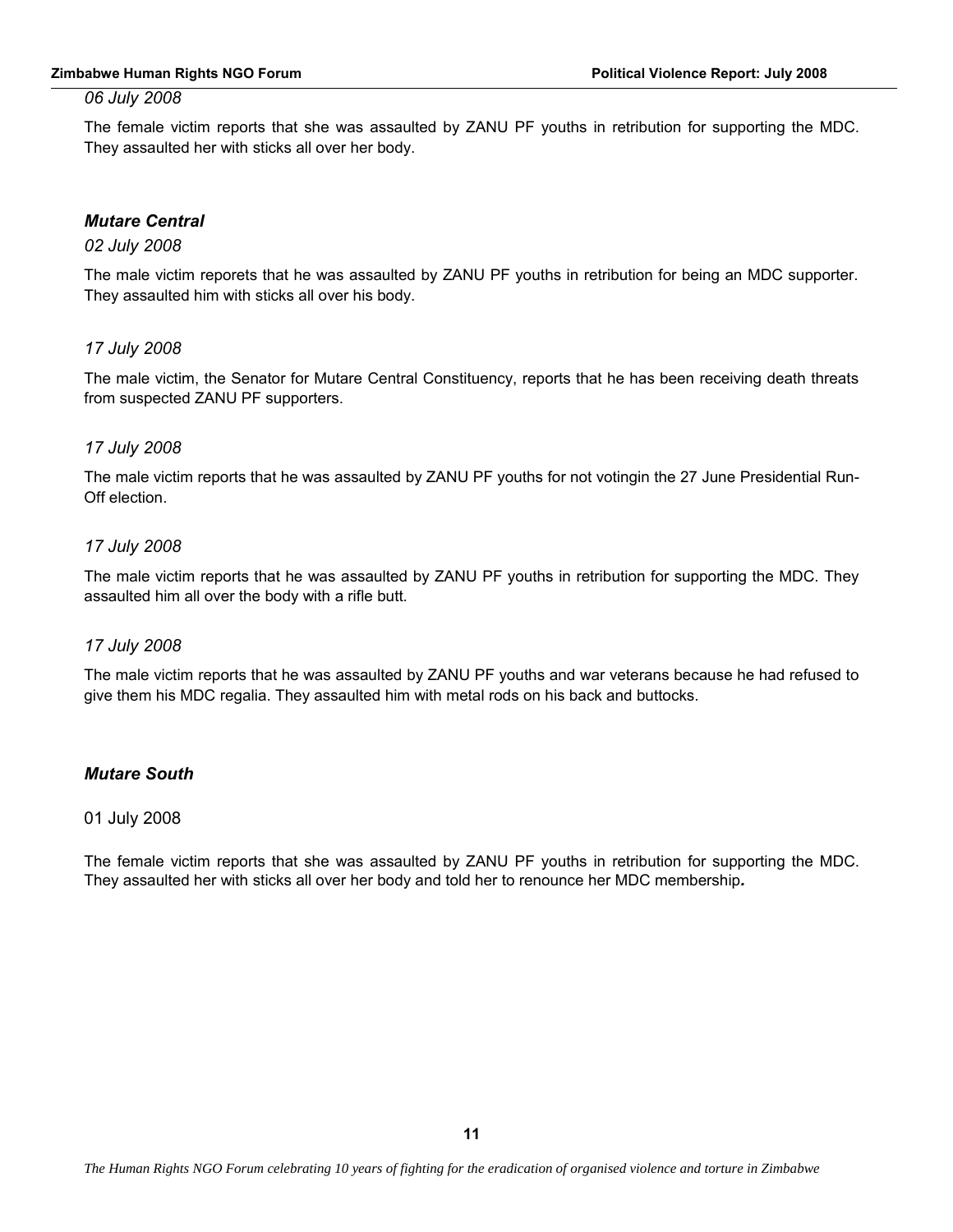The male victim reports that he was assaulted by MDC activists in retribution for supporting the MDC. They assaulted him with sticks al over the body.

# *01 July 2008*

The female victim reports that she was assaulted by ZANU PF youths who went to her house and alleged that she was an MDC supporter. They assaulted her with sticks all over her body and told her to renounce her MDC membership.

# *01 July 2008*

The female victim reports that she was assaulted by ZANU PF youths for not voting in the 27 June 2008 Persidential Run Off election. They assaulted her with sticks on her back and buttocks.

# **MASHONALAND CENTRAL**

# *Bindura South*

# *02 July 2008*

The male victim reports that he was assaulted by ZANU PF youths on allegation that that he had deliberately spoiled his vote for the 27 June 2008 Presidentiol Run Off in protest at the holding of the election. He was at his home when seven ZANU PF youths confronted him and summoned him to a meeting. They took him to a bush, suspended him in the air and assaulted him with sticks on his back and buttocks until he lost consciousness. He was left in the bush and had to find his way home late in the evening when he had regained consciousness.

# *08 July 2008*

The female victim reports that she was abducted and assaulted by suspected war veterans. They came to her home, blindfolded her, shoved her into their car and threatened to "slaughter her like a chicken". They told her that they were taking her to Musana in Bindura where she would meet her fate. On the way, one of the tyres burst and thay were forced to stop. They then assaulted her and pushed her out of the car. They left her by the roadside where she lay unconscious until a farmer who was passing by took her to the hospital.

# *Shamva North*

#### *02 July 2008*

The male victim reports that he was assaulted by ZANU PF youths, police officers and suspected CIO agents for being an MDC polling agent in the 29 March harmonised elections. They confronted him while he was at a bar and assaulted him with sticks. After the beating, they took him to Madziva Hosplital and dumped him outside the gate. He did not receive any medical treatment since the hosplital was out of drugs and he was transferred to Bindura Hospital. He then went to Harare to seek refuge.

# *Mt Darwin East*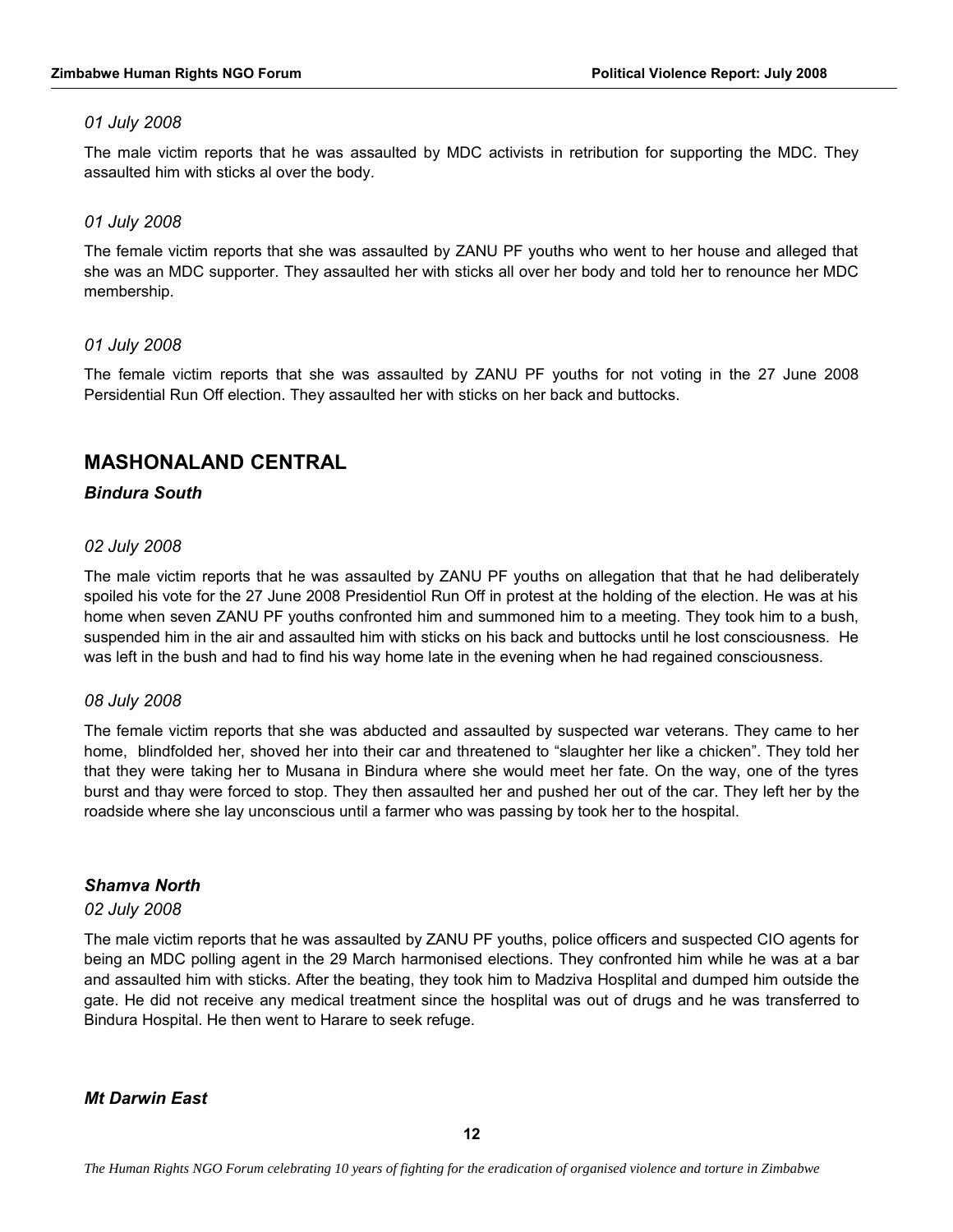The male victim reports that he was assaulted by ZANU PF youths because he had been a ZESN election observer during the 29 March 2008 harmonised elections. They broke into his home and assaulted him with sticks and hoe handles. They assaulted him until he lost consciousness.

# *12 July 2008*

It is reported that a male ZESN election observer was attacked by known ZANU PF supporters at his home. The attack on the victim's home is reported to have occurred around 23:00hrs and is said to have been led by a known Zanu PF supporter. The attack resulted in the victim sustaining multiple fractures to both his arms and lacerations all over the body. At the time of the report his wife was in a critical condition at a hospital in Harare after her abdomen was punctured by sharpened sticks. The rest of the victim's family composing of two minors managed to escape and alert the neighbours of the attack leading to a report being made to the police.

# **MASHONALAND EAST**

#### *Goromonzi North*

*15 July 2008*

The female victim reports that she was assaulted by ZANU PF youths while she was collecting firewood. They accused her of stealing the firewood and dragged her to a compound. When she told them that she was from Harare, they concluded that she was an MDC supporter and assaulted her with sticks.

# *Mutoko East*

#### 01 July 2008

The male victim reports that he was assaulted by ZANU PF youths. The youths broke into his home and forced him out. They alleged that he had deserted ZANU PF so that he could join the MDC. They assaulted him with thick sticks until he lost consciousness.

#### *13 July 2008*

The male victim reports that he was assaulted by ZANU PF youths after he had reported an incident of political violence to the police. The police had followed up on his report and arrested the perpetrators of the violence. The rest of the youths then launched "Operation withdraw your docket" where they assaulted all the victims of political violence who had reported the incidences to the police. It is reported that the operation affected approximately 17 families.

*Mudzi North*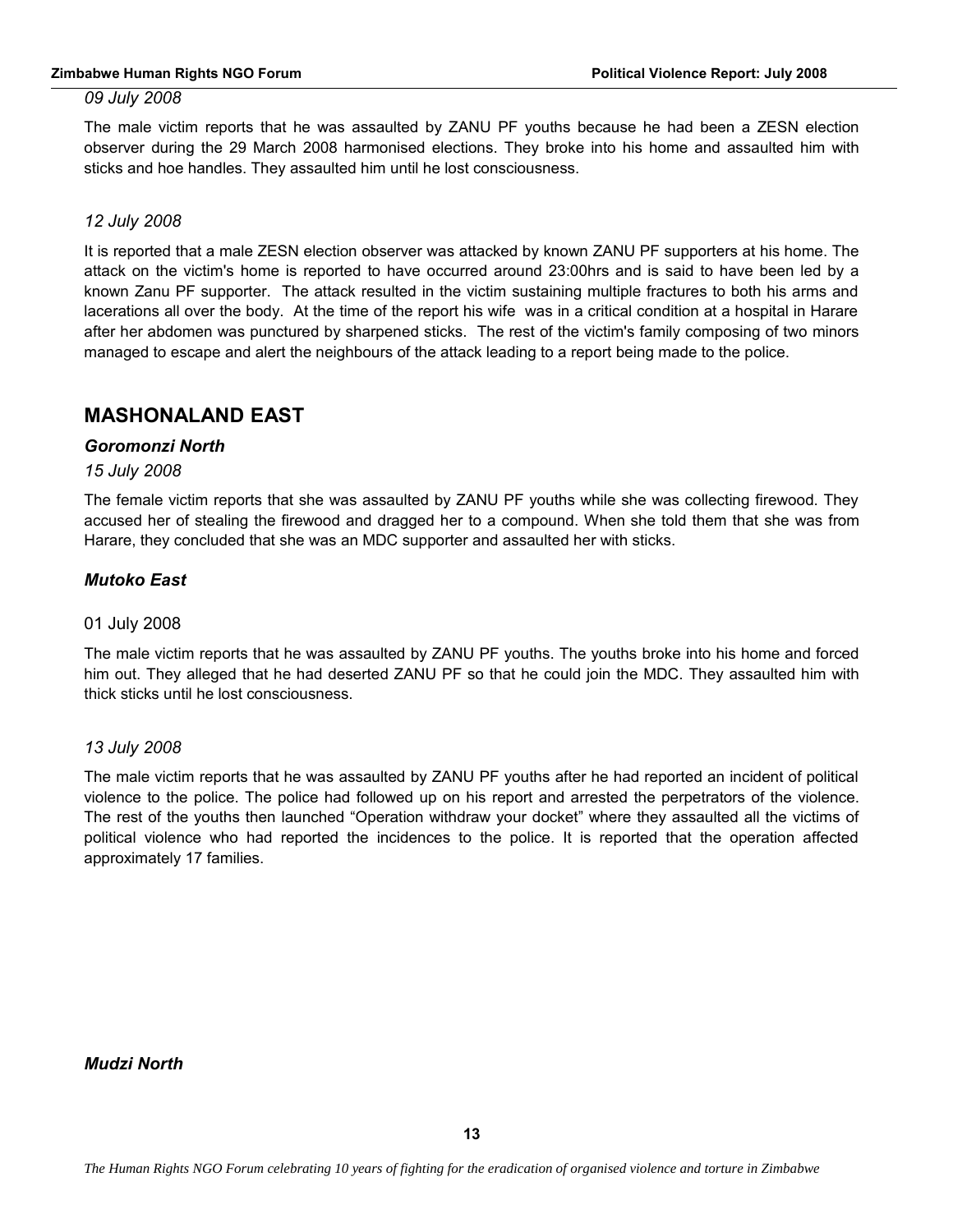The male victim reports that he was assaulted and had his home burnt by ZANU PF youths. He had fled his home prior to the 27 June 2008 Presidential Run Off after he was told that ZANU PF youths were looking for him. When he returned home, he discovered that it had been burnt down and he went to live with his uncle. The youths followed him to his uncle's home and forced him to their base where he was assaulted with sticks on his back and buttocks and threatened with death. He was released after about two hours.

# *19 July 2008*

The female victim reports that she was assaulted and had her property looted by ZANU PF youths. On her way back home from a neigbour's home, she was confronted by five ZANU PF youths who tied her hands and went around the village with her so that they could collect other MDC supporters. They were taken to the base where they were accussed of working against the government and assaulted with sticks all over her body. She was then taken to a different base where she was further assaulted by war veterans and ordered to pay a fine of two goats, two bags of maize, two bags of nuts, two chickens and a packet of salt. She was released after the intervention of the ZANU PF MP for the area who took her to Kotwa Hospital.

# *20 July 2008*

The male victim who is an MDC supporter reports that he was assaulted by ZANU PF youths for fleeing to Mozambique prior to the 27 June 2008 Presidential Run Off after violence had errupted in the area. When he returned he discovered that his home had been burnt down and was forced to seek shelter at his father's home, who is a ZANU PF supporter. ZANU PF youths went to the home and with his father's consent, took him to their base where he was assaulted with sticks on his buttocks.

#### *20 July 2008*

The male victim reports that he was assaulted by ZANU PF youths in retribution for being an MDC supporter. They took him to their base in Chimukoko and four of them took turns to assault him with sticks. They forced him to the ground and assaulted him on the back and buttocks. He was detained overnight before being released the following morning.

*25 July 2008 Voice Of the People (*29 July 2008)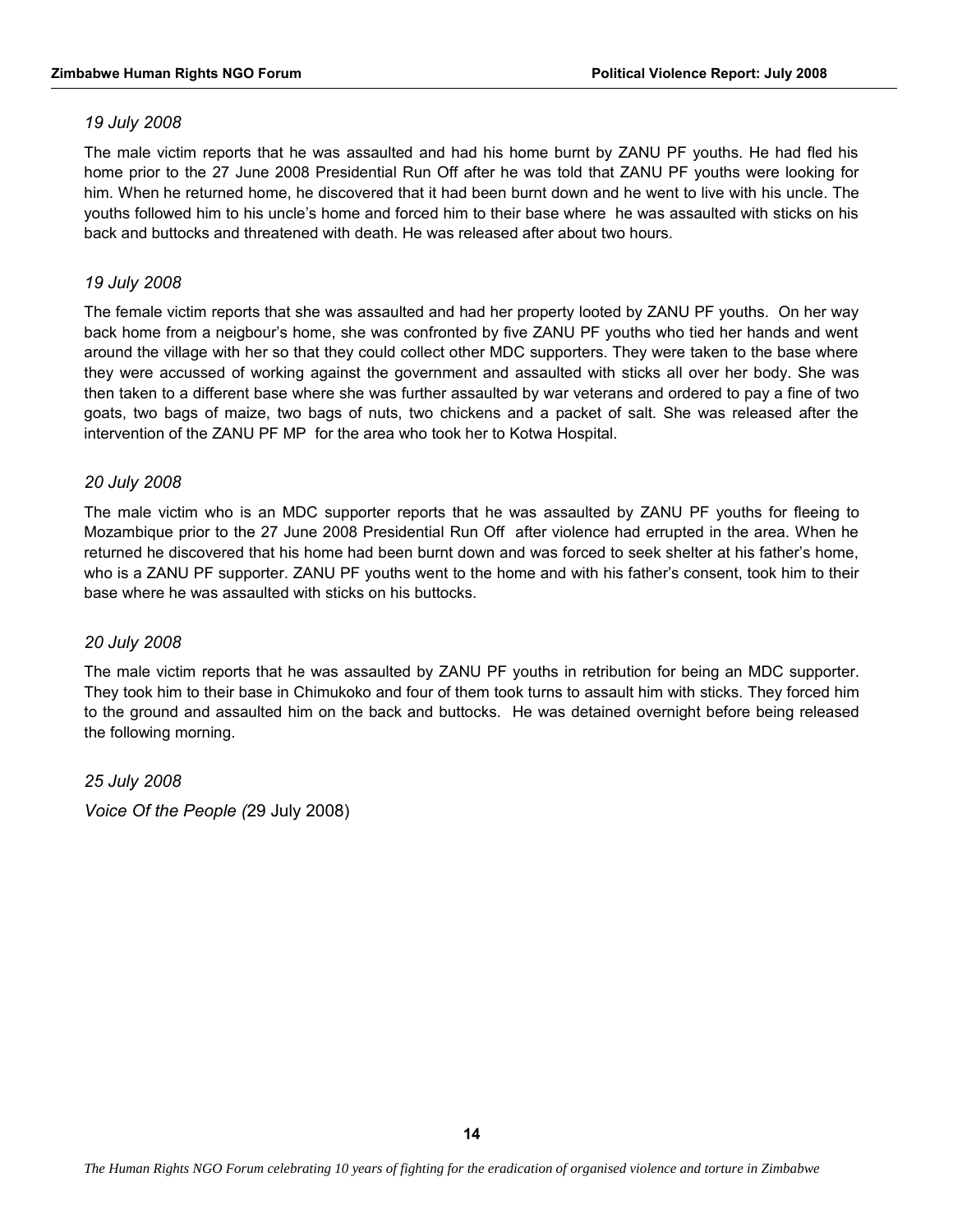∑. A Zimbabwe Republic Police Officer in Mashonaland East died from injuries sustained after being severely assaulted by ZANU F militia and war veterans. Crisis in Zimbabwe Coalition said in a statement by King Muteta, a police officer in Mudzi North, who was heavily assaulted by war veterans after visiting his home to check on the welfare of his parents, died on Friday 25 July 2008. "The incident reportedly occurred on 17 July 2008 at Chimukoko base in Muteta village under Chief Chimukoko, Mudzi where Muteta was attacked by by 12 war veterans who were led by two men who could only be identified as Kangora and Gafa. The hooligans were allegedly sponsored by Newton Kahepa and Peter Nyakuba, ZANU PF MP and Councillor respectively," reads part of the Crisis Coalition of Zimbabwe statement. Muteta had allegedly visited his parents who had been assaulted by war veterans in the area during the wave of the state organized violence that preceded the hotly disputed 27 June Presidential Run Off.

Mudzi West

*19 July 2008*

The male victim reports that he was assaulted by ZANU PF youths. He had gone back to his home to collect the remainder of his property from the home after it was burned down by ZANU PF youths. The assailants saw him on his way and attacked him that night. They dragged him to their base and punched him with clenched fists. One of them poured hot water on him and scalded his right leg.

#### *Murehwa West*

# *24 July 2008*

The female victim reports that she was assaulted by ZANU PF youths for not attending a ZANU PF rally at Bora and for displaying her late husband's MDC t-shirts. Four of them took turns to assault her with tree branches. She sought refuge in Harare fearing further victimisation.

# **MASHONALAND WEST**

#### *Chinhoyi*

# *08 July 2008*

The male victim, a ZESN election observering the 29 March 2008 harmonised elections reports that he was assaulted by ZANU PF youths for not observing the Presidential Election Run-Off on 27 June 2008. The assailants alleged that he did not observe the elections in protest against the one man election.

#### *Hurungwe East*

*22 July 2008*

The male victim reports that he was assaulted by ZANU PF youths in retribution for being an MDC supporter. They kicked him with booted feet and assaulted him with iron bars and screw drivers.

# **MATEBELELAND NORTH**

*Nkayi South*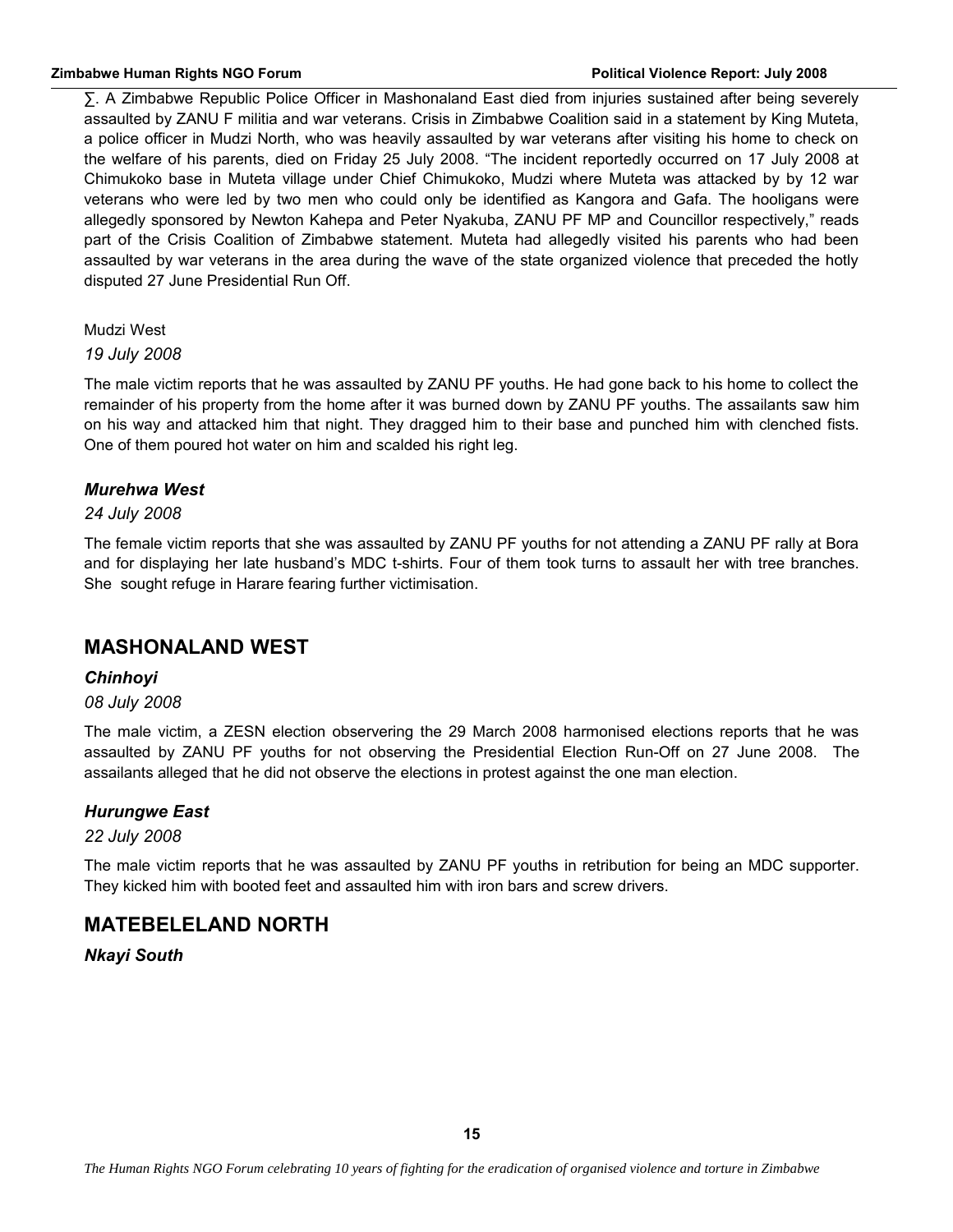The female victim reports that she was assaulted by ZANU PF youths for failing to recite the ZANU PF slogan. She was at a bus stop waiting for the bus when a truck full of ZANU PF youths stopped. The youths asked her to recite the ZANU PF slogan which she did not know. She and three other people she had been waiting with were assaulted with sticks all over their bodies

# **MATEBELELAND SOUTH**

# *Insiza North*

02 July 2008

The female victim reports that she was assaulted by two war veterans who were alleging that she had voted for the MDC candidate in the 27 June 2008 Presidential Run Off. They assaulted her all over her body and took her 13- year-old daughter to their base where they threatened to rape her.

#### *03 July 2008*

The male victim who is an MDC supporter reports that he was assaulted by war veterans and ZANU PF youths. They took him to their base, tied his hands with a piece of rope and assaulted him. One of the perpetrators clipped his ears with a pair of pliers and he sustained injuries as a result.

#### *30 July 2008*

The female victim reports that she was assaulted by seven ZANU PF youths who alleged that she had refused to attend ZANU PF meetings. She was hit on the left eye with a knobkerry.

# **MIDLANDS**

*Gokwe Nembudziya*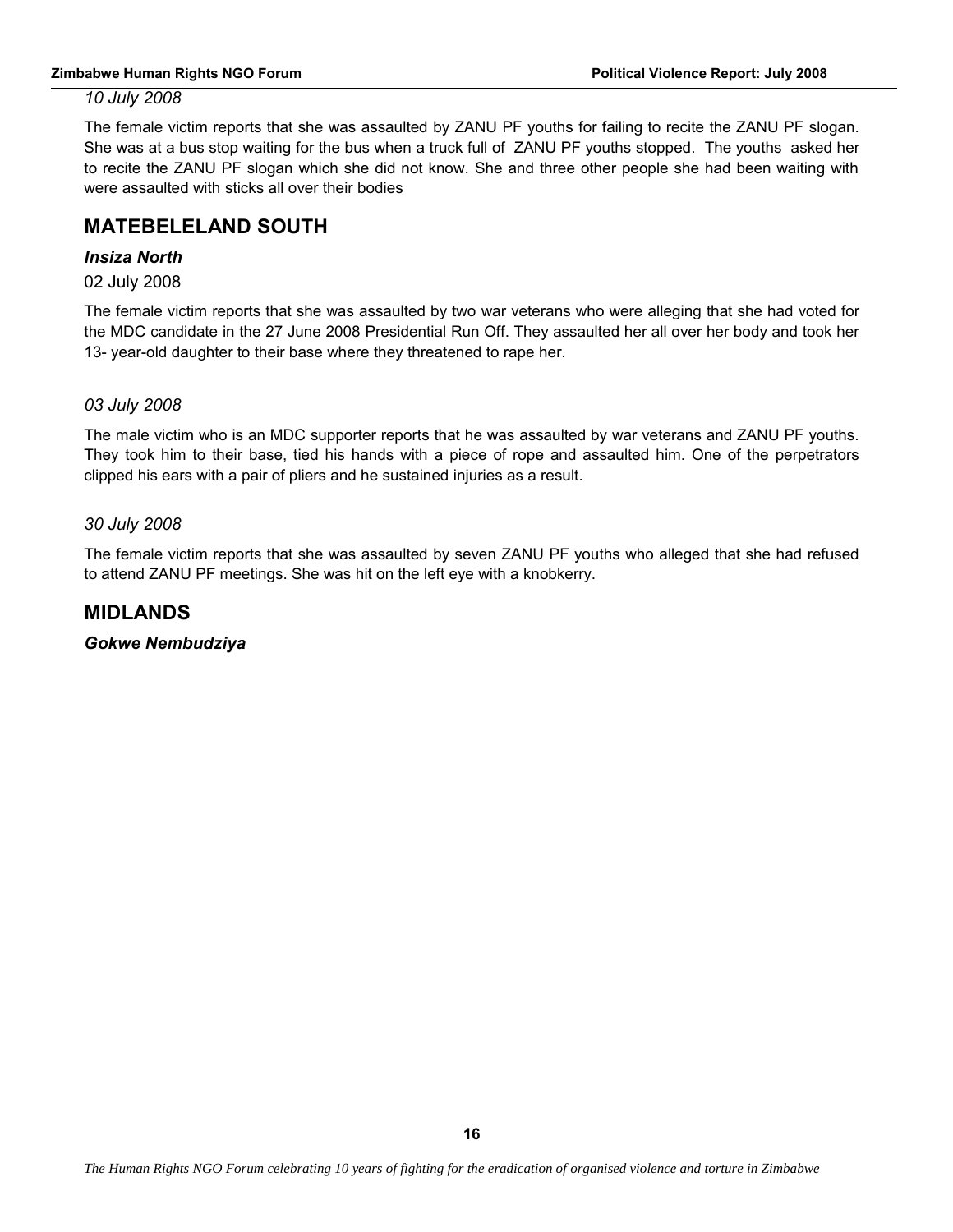The male victim, who was an MDC polling agent in the 29 March 2008 harmonised elections, reports that he was assaulted by ZANU PF youths and suspected police officers. He was forcibly taken from his home at around 16:00hrs by gun weilding ZANU PF youths. They dragged him to Chitakate Police Post and assaulted him on the way. When they arrived at the Post, he was further assaulted by men in plain clothes who alleged that he was part of a group of MDC supporters who had carried out reprisal attacks on the ZANU PF youths. ZANU PF youths had earlier gone on a rampage in the village attacking all known and suspected MDC supporters. They assaulted him and interrogated him on the identity of the MDC supporters who had carried out the reprisal attacks.

# *01 July 2008*

The male victim reports that he was abducted and assaulted by ZANU PF youths. They took him to a river where there were war veterans and suspected CIO agents waiting for him. They accused him of being a "sell out". They told him to denounce his MDC membership if he wanted peace. He was then assaulted with sticks and bicycle chains.

# 01 July 2008

The male victim reports that he as assaulted by ZANU PF youths while he was visiting the home of the MDC Youth Chairman in the area where he was recording details of property that had been destroyed by suspected ZANU PF youths. While he was carrying out his task, a group of ZANU PF youths confronted him. He tried to flee but they caught him and assaulted him with sticks all over the body. They then proceeded to the victim's home and set some of his property on fire and looted the rest of it.

#### 02 July 2008

The male victim reports that he was abducted and assaulted by ZANU PF youths and police officers who took him to Simchembo 2 Primary School and accused him of turning the villagers against the government and ZANU PF. They assauted him with baton sticks and logs until he was prostrate.

# *02 July 2008*

The male victim reports that he was abducted and tortured by ZANU PF youths and suspected CIO agents for being an MDC supporter. They went to his home at night and took him to Manoti DDF Camp where they accused him of selling the country by supporting the MDC and took turns to assault him. They tied his hand and feet and at around 01:00hrs they took him to a pit where they dumped him.

# *02 July 2008*

The male victim reports that he was threatened by the ZANU PF youths. He had gone to visit fellow MDC supporters who had been hospitalised after an attack by ZANU PF youths. While he was there, the assailants arrived and tried to manhandle him. He managed to escape but as he was running, he fell into a ditch and injured his right leg.

*02 July 2008*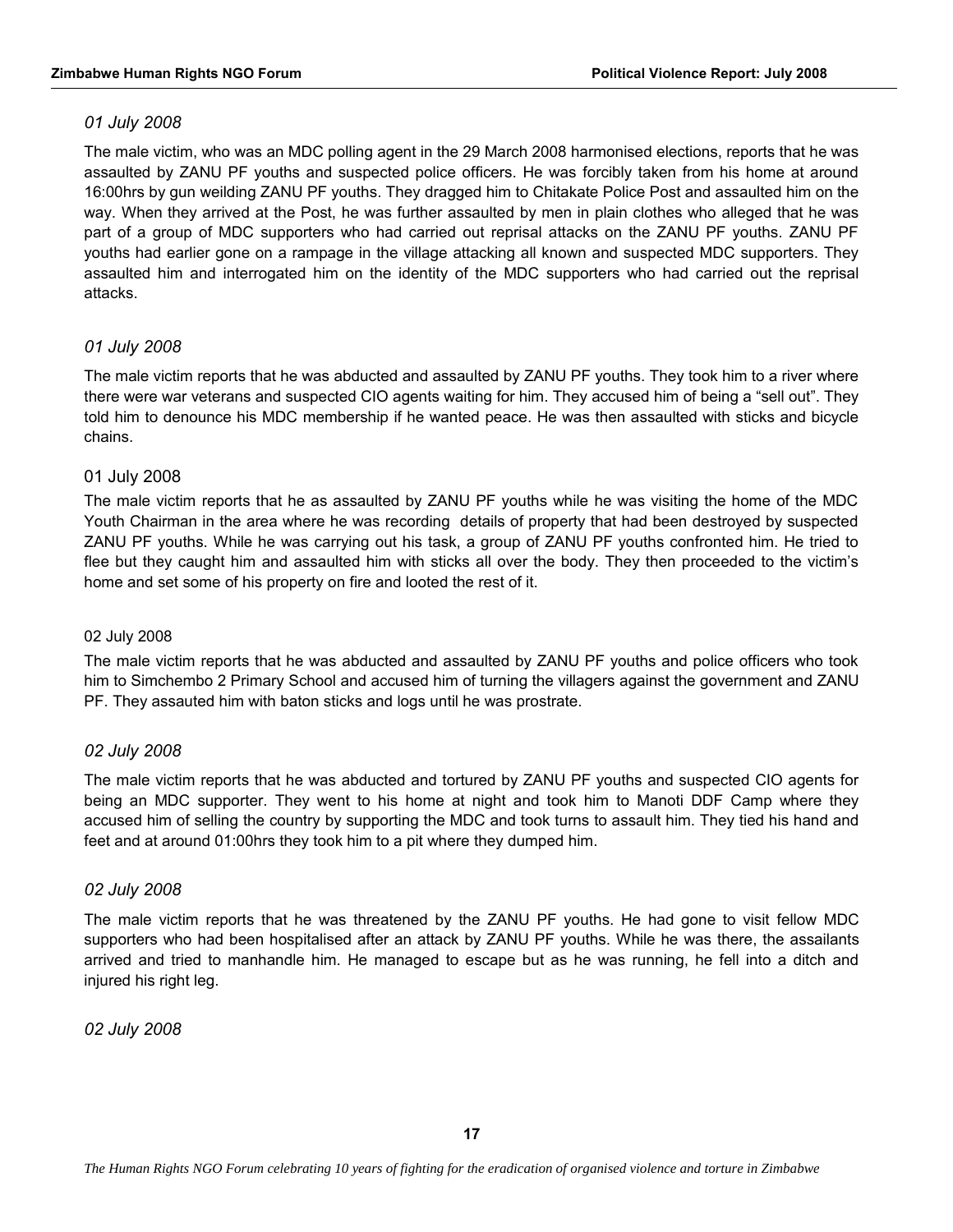#### **Zimbabwe Human Rights NGO Forum Political Violence Report: July 2008**

The male victim reports that he was assaulted by ZANU PF youths who alleged that he is an MDC supporter. He was forced to flee his home a few days before the 27 June 2008 Presidential Run Off when he was informed that the youths were looking for him. He returned home after the election and the youths went to his home at around 22:00hrs and assaulted him with sticks all over his body. The victim eventualy escaped but he sustained injuries as a result of the attack. He went to Gokwe to live with a relative.

# *03 July 2008*

The male victim reports that he was assaulted by ZANU PF youths while had gone to rescue his son after he had been told that his home had been invaded by ZANU PF youths. The victim found the youths assaulting his son with baton sticks, alleging that he was an MDC supporter. He tried to rescue him but the youths turned on him. He manged to escape but fell into a ditch as he ran. He fractured his right leg as a result.

#### *5 July 2008*

The male victim reports that he was assaulted by ZANU PF youths, who were in the company of police officers, for being an MDC polling agent during the March 29 2008 harmonised elections. They accused him of working against the government and being a "sell out". They asked him to name other MDC supporters and assaulted him while the police officers watched. He was detained at their base for the whole night.

# *16 July 2008*

The male victim reports that he was assaulted by ZANU PF youths who were looking for a well known MDC activist in the area. They approached him at around 01:00hrs at the school where he works as a guard and asked him to tell them where the MDC activist was. The youths were angered when he told them he did not know where she was and proceeded to carry out a man hunt for their targeted victim. When they did not find her they turned on the male victim accussng him of being an MDC sympathiser. They assaulted im with booted feet, metal objects and clenched fists until he lost consciousness.

# *Gokwe Mapfungautsi*

#### *15 July 2008*

The female victim reports that she was assaulted by ZANU PF youths who were looking for her husband who they alleged was an MDC supporter. When they failed to find him, they turned to assault her with sticks all over her body.

#### *17 July 2008*

The male victim who is an MDC supporter reports that he was assaulted by ZANU PF youths. They assaulted him because he had fled his home during their "cleansing exercise" prior to the 27 June 2008 Presidential Run Off during which retributive attacks were being carried out on known and purported MDC supporters.

# *Gweru Urban*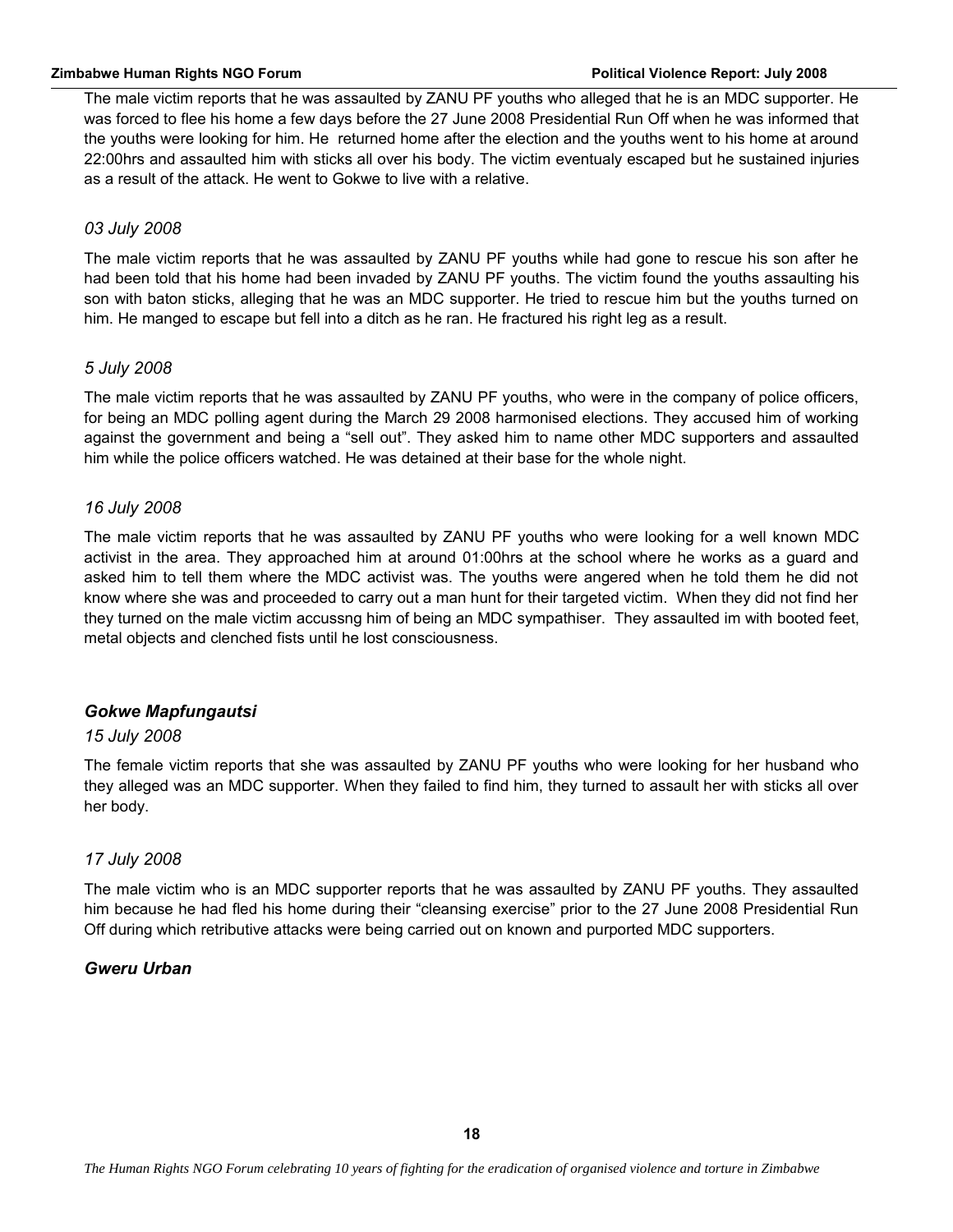The male victim reports that he was tortured, arrested and detained by police officers on allegations that he was peddling lies about violence in Zimbabwe. He was in possession of documents and photos of political violence victims. He was denied access to legal counsel and was instead handed over to Colonel Kahuni, an army officer and one Mr Dube who is a CIO agent. They stripped him naked and interrogated him while at the same time kicking him. He was ordered to stand on his head and was detained in a filthy cell for three days. He was finally given permission to contact a legal practitioner who facilitated his release

#### 18 July 2008

Peter Muchengeti, the *National Association of Non-Governmental Organisations* (NANGO) Midlands Province representative and programs officer for *Zimbabwe Civic Education Trust* (ZIMCET) Gweru was arrested on allegations of publishishing false information about politically motivated violence in Midlands. He was released on a \$ZW 2 Trillion bail and remanded out of custody to 25 August 2008.

# *Gweru Rural*

#### *06 July 2008*

The male victim reports that he was assaulted by ZANU PF youths in retribution for being an MDC supporter. They kicked him all over his body with booted feet and took 100 billion dollars from his pocket.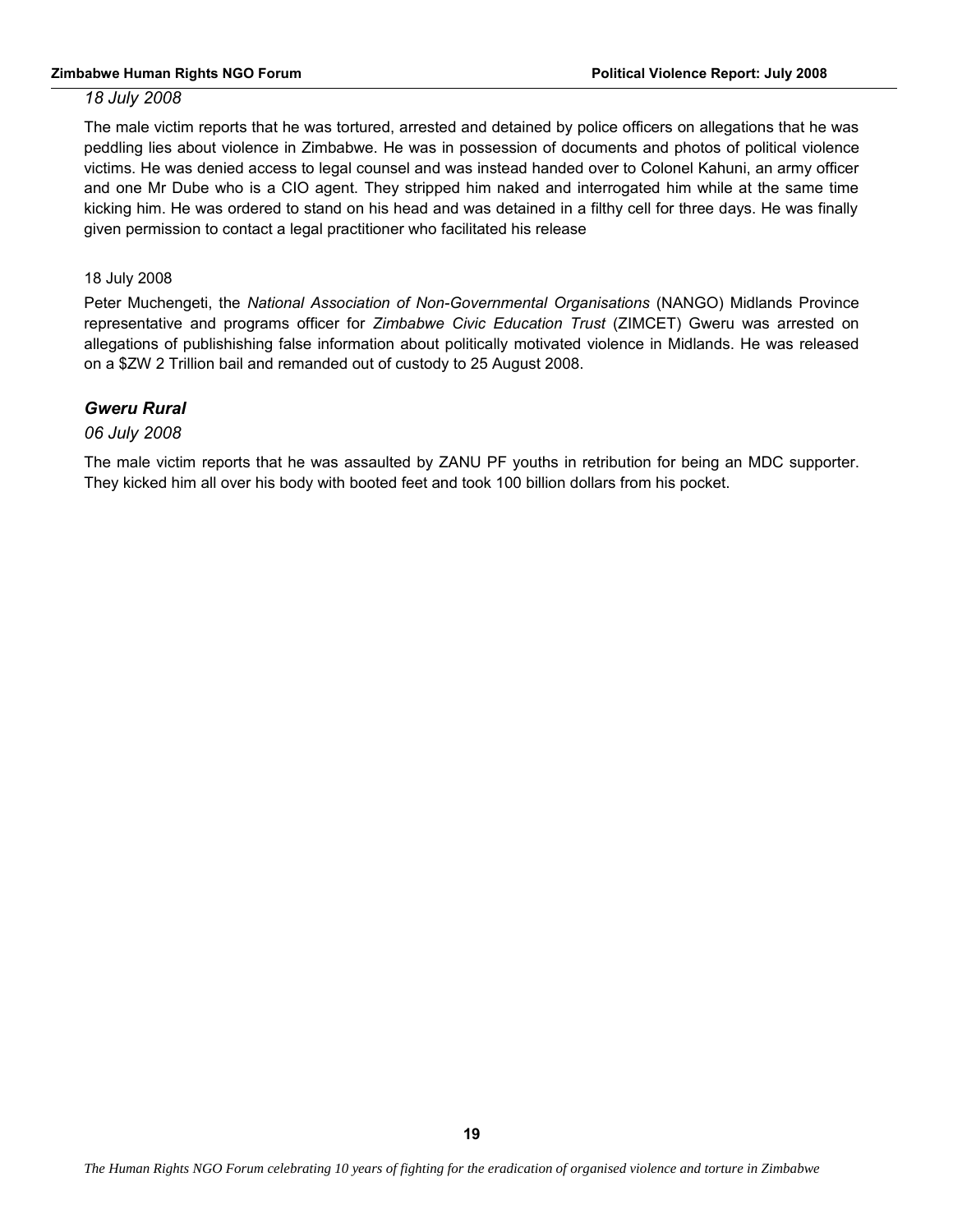# **Monthly totals of human rights violations from 1 January 2008 – 31 July 2008**

Table 1

|                                     | January          | February    | March     | April | May         | June        | July           | <b>Total</b> |
|-------------------------------------|------------------|-------------|-----------|-------|-------------|-------------|----------------|--------------|
| Abduction/<br>kidnapping            | þЗ               | 11          | þЗ        | 31    | 26          | 37          | 5              | 116          |
| Assault                             | 56               | 45          | 270       | 550   | 435         | 281         | 66             | 1703         |
| Attempted<br>murder                 | b                | b           | b         | k.    | $\mathbf 1$ | $\mathbf 1$ | $\overline{2}$ | 8            |
| Death threats                       | 1                | b           | 5         | 17    | þ           | 12          | 3              | 47           |
| Disappearance                       | $\boldsymbol{0}$ | O           | o         | b     | o           | 0           | 0              | o            |
| Displacement                        | b                | b           | b         | 412   | 160         | 55          | 0              | 627          |
| Freedom of<br>expr/ass/mvt          | 94               | 410         | 108       | 712   | 600         | 182         | 35             | 2141         |
| Murder                              | b                | b           | b         | 10    | 14          | 60          | 19             | 103          |
| Political<br>Discrim/<br>intim/vict | 67               | 410         | 287       | 783   | 466         | 277         | 70             | 2360         |
| Property related <sup>1</sup>       |                  | b           | 8         | 280   | 195         | 82          | 11             | 577          |
| Rape                                | b                | b           | b         | b     | o           | 6           | 0              | 6            |
| School closure                      | 0                | $\mathbf 0$ | $\pmb{0}$ | 11    | 5           | 10          | b              | 26           |
| Torture                             | 2                | 10          | 24        | 560   | 58          | 35          | 6              | 695          |
| Unlawful arrest 56                  |                  | 42          | 19        | 26    | 18          | 44          | 5              | 210          |
| Unlawful<br>detention               | 56               | 42          | 19        | 26    | 18          | 44          | 5              | 210          |
| Monthly Totals                      | 336              | 970         | 743       | 3422  | 2005        | 1126        | 227            | 8829         |

*The Human Rights NGO Forum celebrating 10 years of fighting for the eradication of organised violence and torture in Zimbabwe*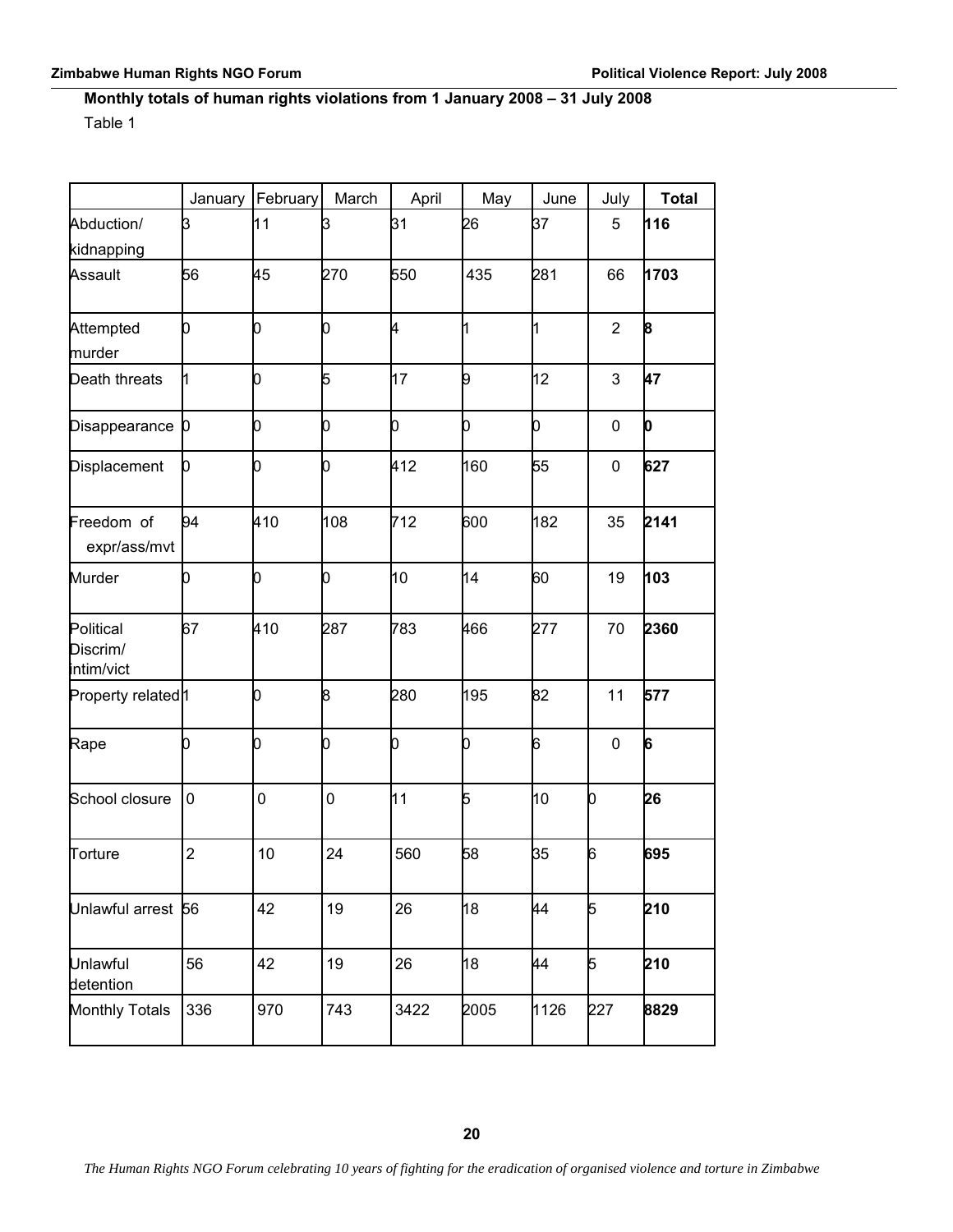|          | MAIN EVENTS 2008                                                                                                                                                                                                    |
|----------|---------------------------------------------------------------------------------------------------------------------------------------------------------------------------------------------------------------------|
| January  |                                                                                                                                                                                                                     |
| 22       | MDC 'Freedom March' is banned by the police.                                                                                                                                                                        |
| 23       | Morgan Tsvangirai is picked up and detained by the police from his home in the early<br>hours of the morning.                                                                                                       |
|          | MDC members are assaulted and arrested as they march towards Glamis stadium for a<br>rally.                                                                                                                         |
| 25       | Members of Restoration of Human Rights Zimbabwe are arrested and detained<br>following a peaceful demonstration.                                                                                                    |
| February |                                                                                                                                                                                                                     |
| 13       | Student leaders are arrested and assaulted for demonstrating in Harare and Bulawayo.                                                                                                                                |
|          | The MDC Tsvangirai faction Mabvuku Parliamentary candidate is arrested outside the<br>party's headquarters allegedly for planning a demonstration.                                                                  |
| 19       | Nine members of the Progressive Teachers Union of Zimbabwe are abducted and<br>assaulted by suspected ZANU PF supporters before being handed over to the police.                                                    |
| 24       | The MDC (Tsvangirai) Parliamentary candidate for Mhondoro/Ngezi is detained at<br>Mubaira Police Station for 34 hours on allegations that his campaign team had used<br>abusive language during a campaign session. |
| March    |                                                                                                                                                                                                                     |
| 8        | WOZA demonstrates on International Women's' Day. Three members are assaulted and fifty are<br>injured in the assaults by anti-riot police.                                                                          |
| 10       | Seven women are assaulted in Epworth while coming from an MDC rally. Two of them<br>are stripped of their party regalia leaving them half naked.                                                                    |
| 29       | Voting in the Harmonised General, Home of Assembly, Senate and Local Government<br>elections take place.                                                                                                            |
|          |                                                                                                                                                                                                                     |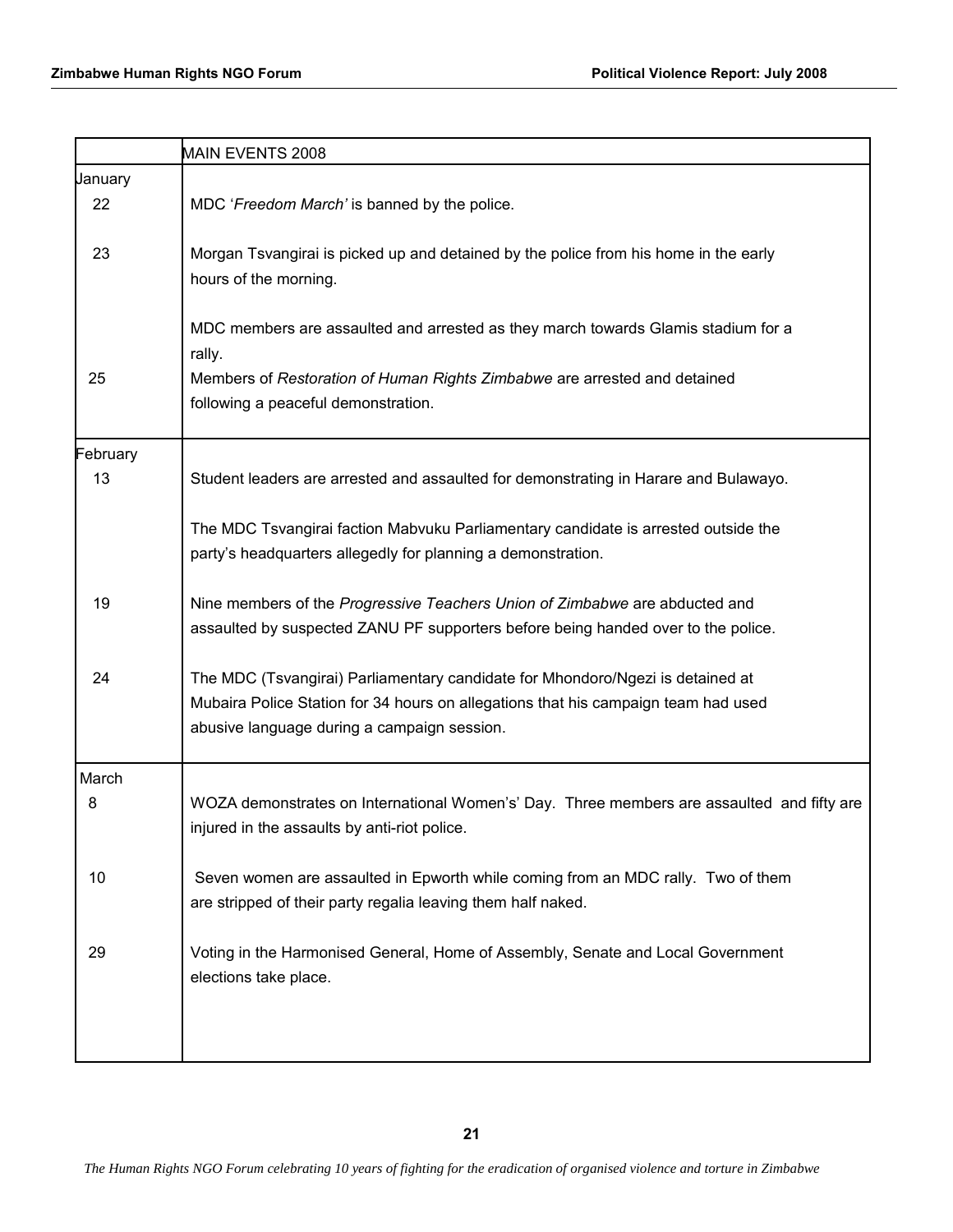т

| April     |                                                                                                             |
|-----------|-------------------------------------------------------------------------------------------------------------|
| 13        | MDC claims that that 10 of its supporters had died as a result of political violence.                       |
| 18        | Zimbabwe celebrates Independence Day. The main celebrations take place at Gwanzura Stadium<br>in Harare.    |
| 19        | Zimbabwe Election Commission starts the recount of the harmonised election votes in 23<br>constituencies.   |
| May       | Official Presidential Election results are announced.                                                       |
| 2         |                                                                                                             |
| 13        | Tonderai Ndira an MDC activist is abducted from his home in Mabvuku by suspected state agents.              |
|           | The body of Tonderai Ndira is discovered in a Harare morgue.                                                |
| 22        |                                                                                                             |
|           | MDC Offices at Jerera Growth Point in Masvingo are set on fire by armed men killing two people.             |
| 28        |                                                                                                             |
|           |                                                                                                             |
| June<br>4 | Social Welfare Minister orders international aid groups to suspend operations                               |
| 12        | Tendai Biti is arrested and charged with treason and communicating falsehoods prejudicial to the<br>lstate. |
| 22        | Tsvangirai pulls out of 27 June Presidential Run Off citing violence against his supporters.                |
| 27        | The Presidential Run Off takes place.                                                                       |
| 29        | Election results are announced and Robert Mugabe is declared winner and sworn in for a sixth<br>term.       |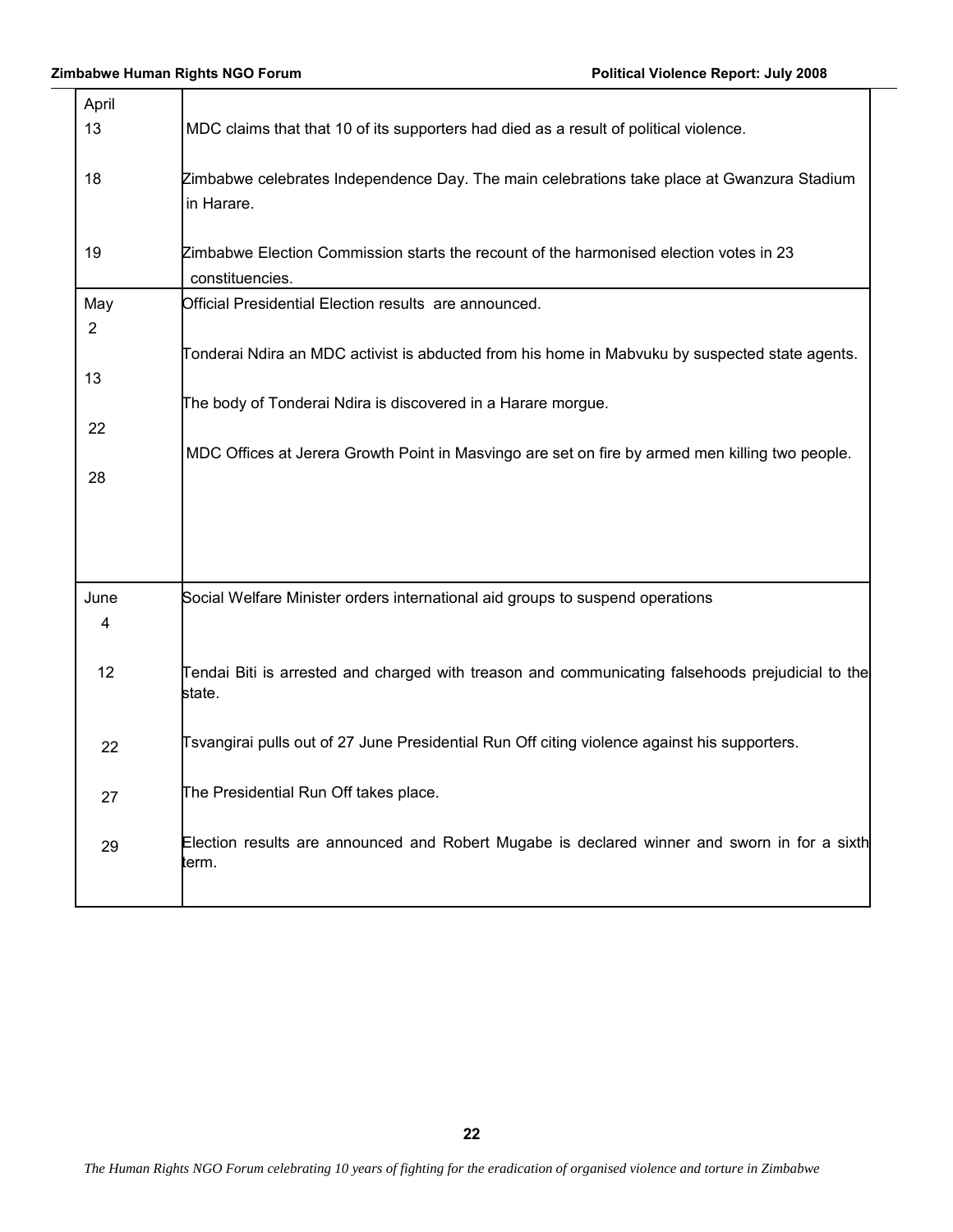| July<br>17 | King Muteta a police officer in Mudzi North is allegedly severely assaulted by ZANU PF youths<br>and war veterans and dies on 25 July 200 due to injuries sustained in the attack. |
|------------|------------------------------------------------------------------------------------------------------------------------------------------------------------------------------------|
| 21         | A Memorandum of Understanding (MOU) to begin interparty talks is signed by ZANU PF and the<br>two MDC formations.                                                                  |
|            |                                                                                                                                                                                    |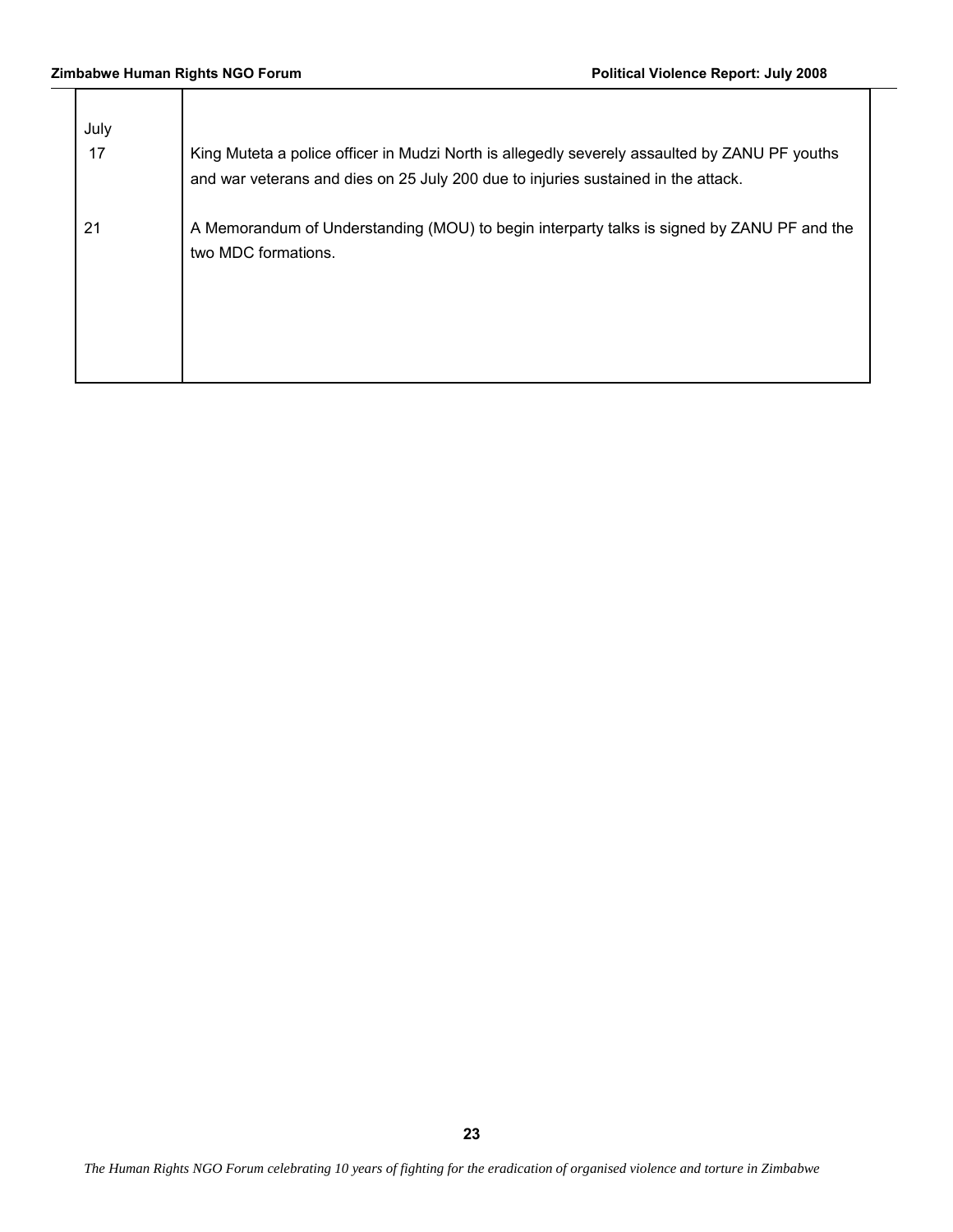# **APPENDIX 1**

# **List of alleged murders of ZANU PF and MDC supporters in July 2008.**

| <b>NAME</b>                         | <b>DISTRICT</b> | <b>DATE OF</b><br><b>DEATH</b> | <b>DETAILS OF INCIDENT</b>                                                                                                                        |
|-------------------------------------|-----------------|--------------------------------|---------------------------------------------------------------------------------------------------------------------------------------------------|
| 1. Francis<br>Phiri                 | Mashava         | 02 July 2008                   | He was beaten to death by Zanu PF supporters at the mine<br>compound. The Zanu PF militia are reported to have come from rural<br>areas of Chivi. |
| 2. Amos<br>Moyounotsv<br>a          | Chitungwiza     | 02 July 2008                   | He was murdered by Zanu PF supporters in Chitungwiza                                                                                              |
| 3. Munoda<br>Mushaike               | Guruve          | 02 July 2008                   | He died after attacks by Zanu PF youth at his homestead.                                                                                          |
| 4. Daniel<br>Gundo                  | Gokwe           | 03 July 2008                   | Local Zanu PF youths attacked Daniel at his home and beat him to<br>death                                                                         |
| 5. Dickson                          | <b>Buhera</b>   | 03 July 2008                   | Murdered by armed war veterans and ZANU PFyouth militia at 22:00                                                                                  |
| Sibanda                             |                 |                                | hrs at his home. He had earlier on during the day paid a goat as a fine<br>for supporting the MDC.                                                |
| 6. Maxwell<br>Marangwen<br>da       | <b>Buhera</b>   | 05 July 2008                   | He was beaten to death by Zanu PF supporters at Bika Scholl in<br>Buhera.                                                                         |
| 7. Takawira<br>Muzondiwa            | Mberengwa       | 05 July 2008                   | He died after being assaulted by over 10 Zanu PF supporters at his<br>homestead.                                                                  |
| 8. Mark<br>Chiraradza               | Mukumbura       | 05 July 2008                   | He was beaten by ZANU PF youths with logs and sticks and he died<br>on the spot.                                                                  |
| 9. Chrispen<br>Chimusoro<br>Chigaga | Mhondoro        | 05 July 2008                   | He died after he was beaten on 22 June 2008 by ZANU PF youths                                                                                     |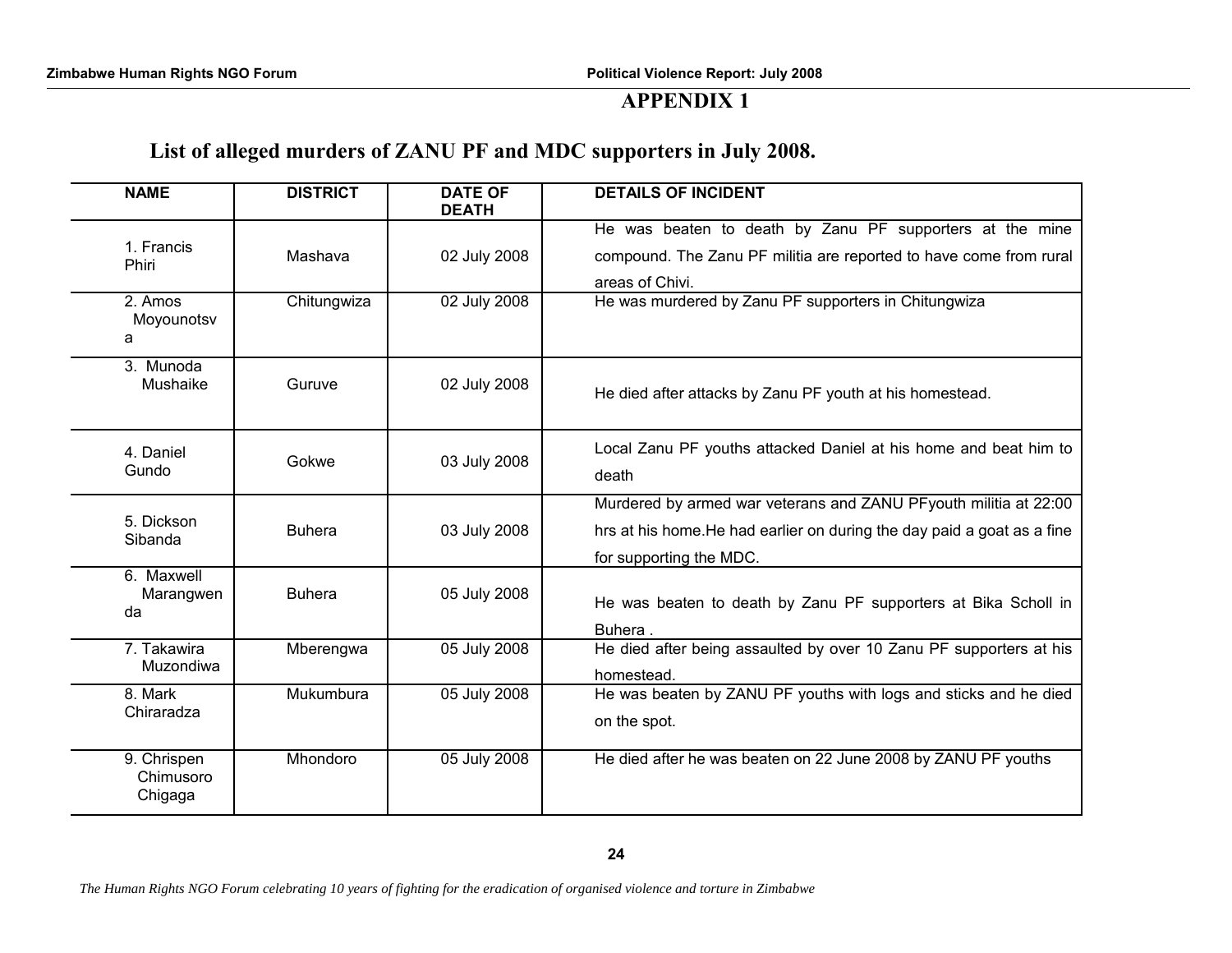**Zimbabwe Human Rights NGO Forum Political Violence Report: July 2008** 

| 10. Maxwell<br>Machasi       | <b>Buhera</b> | 06 July 2008     | Murdered by war vets and Zanu PF youths in Mararakuenda village<br>chief Nyashanu.                                                                                                                                                            |
|------------------------------|---------------|------------------|-----------------------------------------------------------------------------------------------------------------------------------------------------------------------------------------------------------------------------------------------|
| 11. Alex<br>Kazembe          | Makoni        | 06 July 2008     | Alex died at Dekeya village after severe assaults by Zanu PF youths<br>at Nyazura river.                                                                                                                                                      |
| 12. Method<br>Chabuka        | Makoni        | 06 July 2008     | He was assaulted by Zanu PF youths on the 26 June he lost a lot of<br>blood and died from the injuries                                                                                                                                        |
| 13. Irene<br>Runzirwai       | Harare        | 07 July 2008     | Died in hospital in Harare from injuries sustained after she had been<br>assaulted, raped and thrown into a fire.                                                                                                                             |
| 14. Gwindiri<br>Mutadza      | Mudzi         | 08 July 2008     | Gwindiri was allegedly assaulted by Peter Nyakuba and Aquiline<br>Katsande The MP elect for Mudzi West. He died on the spot.                                                                                                                  |
| 15. Gift<br>Mutsvungunu      | Harare        | 12 July 2008     | His body was found decomposing in Kuwadzana, Harare suburb. He<br>was reported missing on July 12 2008, after he had been abducted<br>by State security agents in army uniform. When his body was found it<br>showed signs of severe torture. |
| 16.<br>Livingstone<br>Dzenga | <b>UMP</b>    | 12 July,<br>2008 | He was assaulted by Zanu PF youths and militia and he was<br>admitted into hospital where he died a few days later.                                                                                                                           |
| 17. Reuben<br>Mutewe         | <b>Buhera</b> | 12 July 2008     | was assaulted by paratroopers Patrick Chimbare, Enos<br>He<br>Chimbare, Funny Mambare. The three are ZANU PF supporters.                                                                                                                      |
| 18. Kingswell<br>Muteta      | Mudzi         | 25 July 2008     | Kingswell Muteta was a serving member of the ZRP based in Harare.<br>His brother in law passed away after being assaulted by Zanu PF<br>youths in Mudzi in May 2008, When he thought the situation was                                        |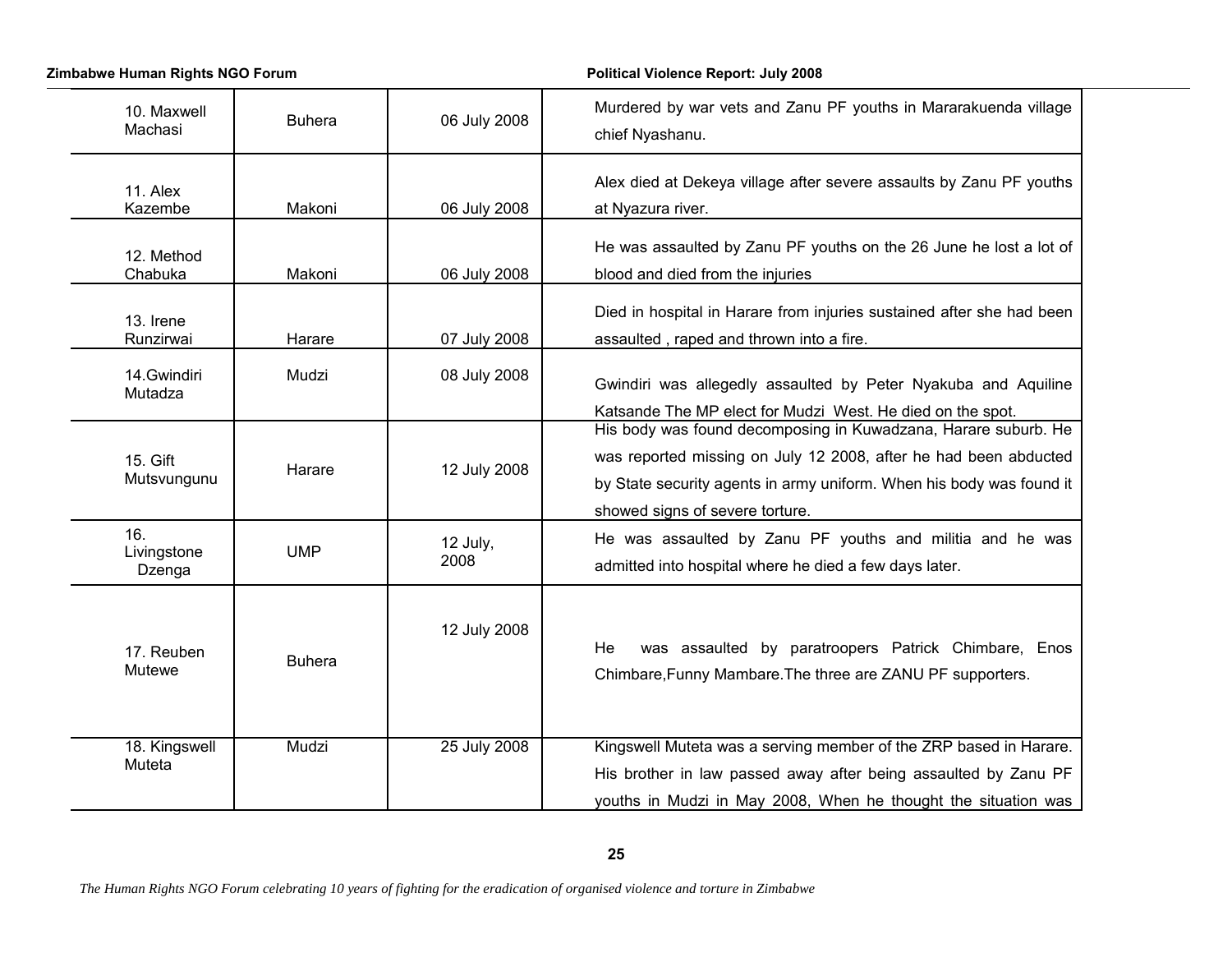| Zimbabwe Human Rights NGO Forum | <b>Political Violence Report: July 2008</b>                          |
|---------------------------------|----------------------------------------------------------------------|
|                                 | back to normal he went to convey his condolences. He found out that  |
|                                 | his mother had previously been assaulted by the same gang for        |
|                                 | attending her son inlaw's funeral. This did not go down well with    |
|                                 | Kingswell he confronted the militia on 17 July . He was also accused |
|                                 | of going to an enemy's home and about 20 militia abducted him and    |
|                                 | was taken to Chimukoko base where he was severely assaulted all      |
|                                 | over the body. He was taken to Kotwa Hospital on Friday 18 July      |
|                                 | and later transferred to The Avenues clinic on 21 July 2008, He died |
|                                 | from the injuries on Friday 25, July 2008 at the Avenues Clinic.     |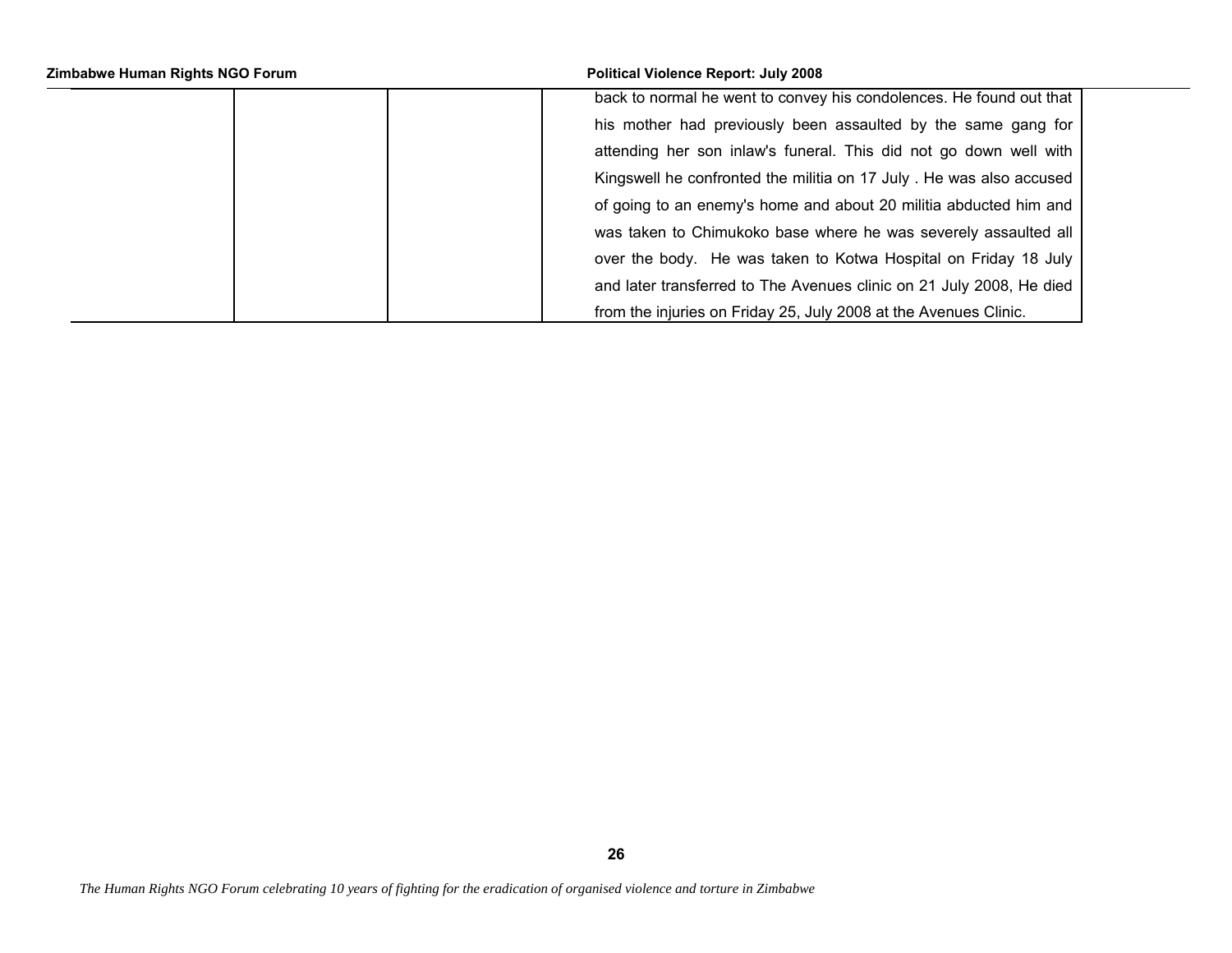# **ADMINISTRATIVE MAP OF ZIMBABWE**

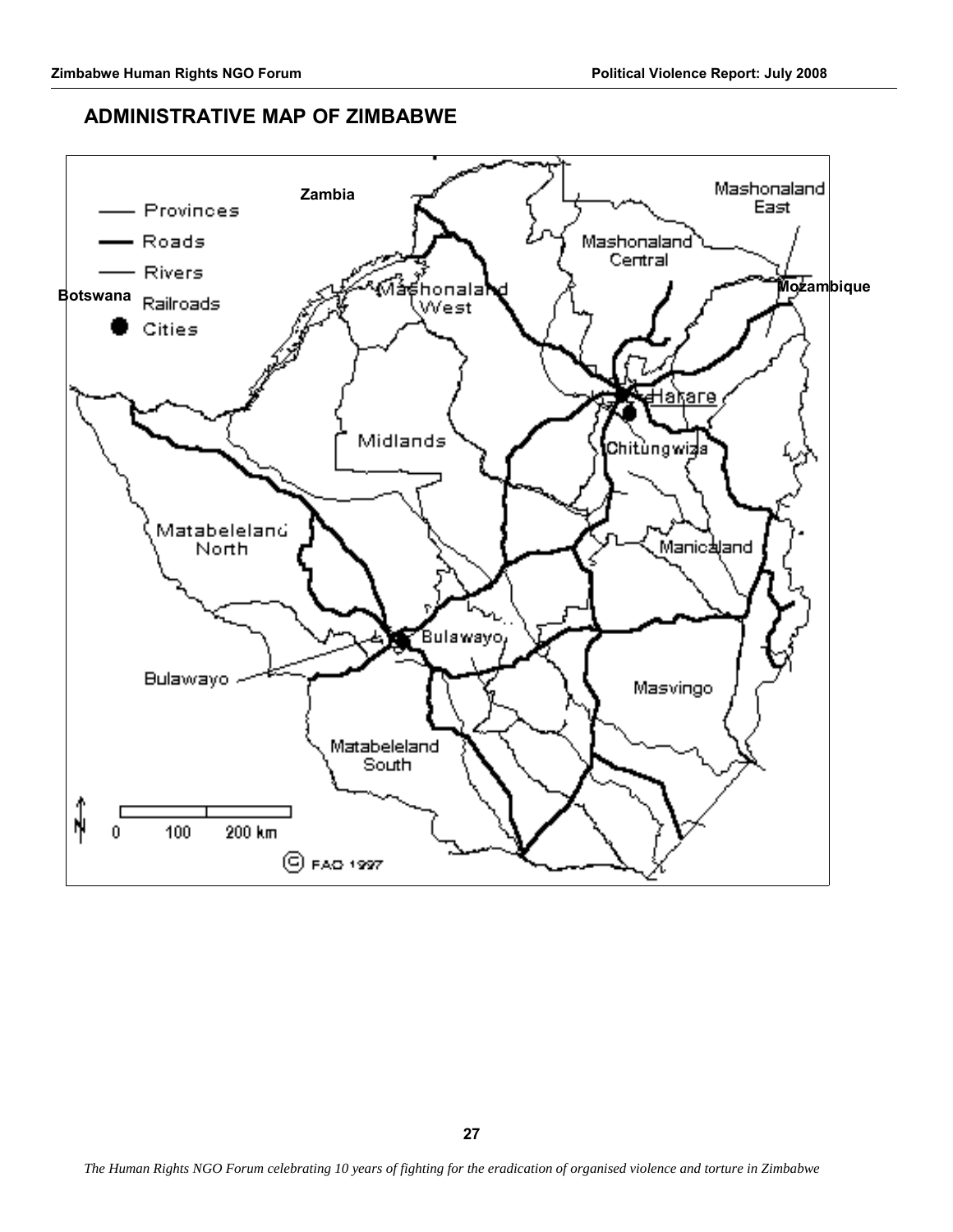The Zimbabwe Human Rights NGO Forum (also known as the "Human Rights Forum") is a coalition comprising 17 member organisations. It has been in existence since January 1998 when non-Governmental organisations working in the field of human rights joined together to provide legal and psychosocial assistance to the victims of the Food Riots of January 1998.

The Human Rights Forum has now expanded its objectives to assist victims of organised violence, using the following definition:

"Organised violence" means the inter-human infliction of significant avoidable pain and suffering by an organised group according to a declared or implied strategy and/or system of ideas and attitudes. It comprises any violent action, which is unacceptable by general human standards, and relates to the victims' mental and physical well-being."

The Human Rights Forum operates a Research and Documentation Unit and offers legal services to assist victims of organised violence and torture claim compensation from perpetrators through its Public Interest Unit.

Member organisations of the Human Rights Forum are:

- Amnesty International (Zimbabwe) (AI (Z))
- Catholic Commission for Justice and Peace (CCJP)
- Gays and Lesbians of Zimbabwe (GALZ)
- Human Rights Trust of Southern Africa (SAHRIT)
- Legal Resources Foundation (LRF)
- Media Institute of Southern Africa (MISA)
- Media Monitoring Project of Zimbabwe (MMPZ)
- Nonviolent Action and Strategies for Social Change (NOVASC)
- Transparency International (Zimbabwe) (TI (Z))
- Women of Zimbabwe Arise (WOZA)
- Zimbabwe Association for Crime Prevention and the Rehabilitation of the Offender (ZACRO)
- Zimbabwe Association of Doctors for Human Rights (ZADHR)
- Zimbabwe Civic Education Trust (ZIMCET)
- Zimbabwe Human Rights Association (ZimRights)
- Zimbabwe Lawyers for Human Rights (ZLHR)
- Zimbabwe Peace Project (ZPP)
- Zimbabwe Women Lawyers Association (ZWLA)

The Human Rights Forum can be contacted through any member organisation or through:

The Administrator, P O Box 9077, Harare – email: admin@hrforum.co.zw

The Public Interest Unit, P O Box 9077, Harare – email: legal@hrforum.co.zw

The Research Unit, P O Box 9077, Harare – email: research@hrforum.co.zw

Address: 8th Floor Bluebridge North, Eastgate, Harare; Telephone: 250511 - Fax: 250494

The International Liaison Office, 56- 64 Leonard Street London EC 2A 4JX– email: IntLO@hrforumzim.com Telephone+44-20-7065-0945

Website: www.hrforumzim.com